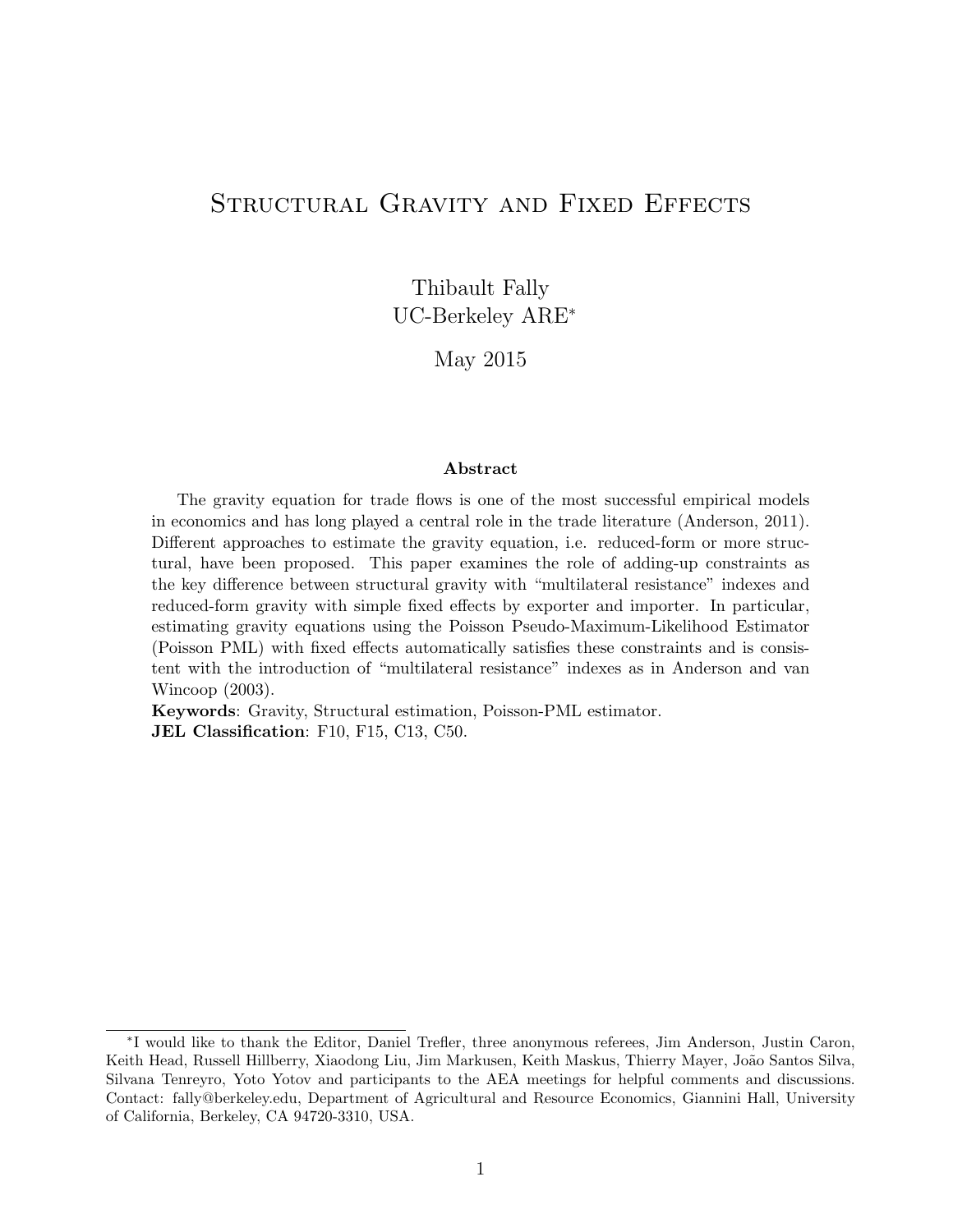# 1 Introduction

The gravity equation is one of the most successful empirical models in economics and has been the focus of a very extensive literature in international trade (Anderson 2011). The very good fit of the gravity equation for bilateral trade flows has long been recognized since Tinbergen  $(1962)$  and the many papers that followed.<sup>1</sup>

Various ways to specify and estimate the gravity equation have been proposed (see Feenstra 2004, Head and Mayer 2014). Specifications vary broadly along two dimensions. A first dimension concerns the error term. The second is the degree of model structure that is imposed on the estimation. Among the estimation approaches available, one possibility is to use the Poisson pseudo-maximum likelihood method (Poisson-PML). Santos Silva and Tenreyro (2006) show that Poisson-PML consistently estimates the gravity equation for trade and is robust to different patterns of heteroskedasticity and measurement error, which makes it preferable to alternative procedures such as ordinary least squares (using the log of trade flows) or non-linear least squares (in levels).<sup>2</sup>

There are also different trends in the specification of supply-side and demand-side effects in the gravity equation. Early papers have simply used total (multilateral) expenditures and total output for supply- and demand-side terms. It has been recognized, however, that adjustments are necessary to account for differences in market thickness across destinations (captured by the "inward multilateral-resistance index" in Anderson and van Wincoop 2003) and source countries (captured by the "outward multilateral resistance index"). There are now two main ways to account for these adjustments. A set of papers introduces exporter and importer fixed effects to capture both market-size effects and multilateral-resistance indexes in a simple way (e.g. Harrigan 1996, Redding and Venables 2004). Another trend instead imposes more structure on the gravity equation. This approach has been put forward by Anderson and van Wincoop (2003), Anderson and Yotov (2010), and Balistreri and Hillberry (2007), with some variations in the restrictions imposed on the demand side (e.g., Fieler 2012) or supply side (e.g., Costinot, Donaldson and Komunjer, 2012).<sup>3</sup>

In this paper, I show that estimating gravity with Poisson PML and fixed effects is consistent with the equilibrium constraints imposed by more structural approaches such as those of Anderson and van Wincoop (2003) and Anderson and Yotov (2010). In particular, the

<sup>&</sup>lt;sup>1</sup>Note that most gravity equation estimates focus on the cross-section. Lai and Trefler (2002) is one of the few exceptions; they find that the gravity equation framework does not perform as well in time series.

<sup>2</sup>Poisson-PML is also consistent with the presence of zero bilateral trade flows, which are highly prevalent in disaggregated data. An alternative method by Helpman, Melitz and Rubinstein (2008) involves a 2-step estimation to structurally account for zeros.

<sup>&</sup>lt;sup>3</sup>A growing literature also uses the MPEC approach, as in Balistreri *et al* (2011).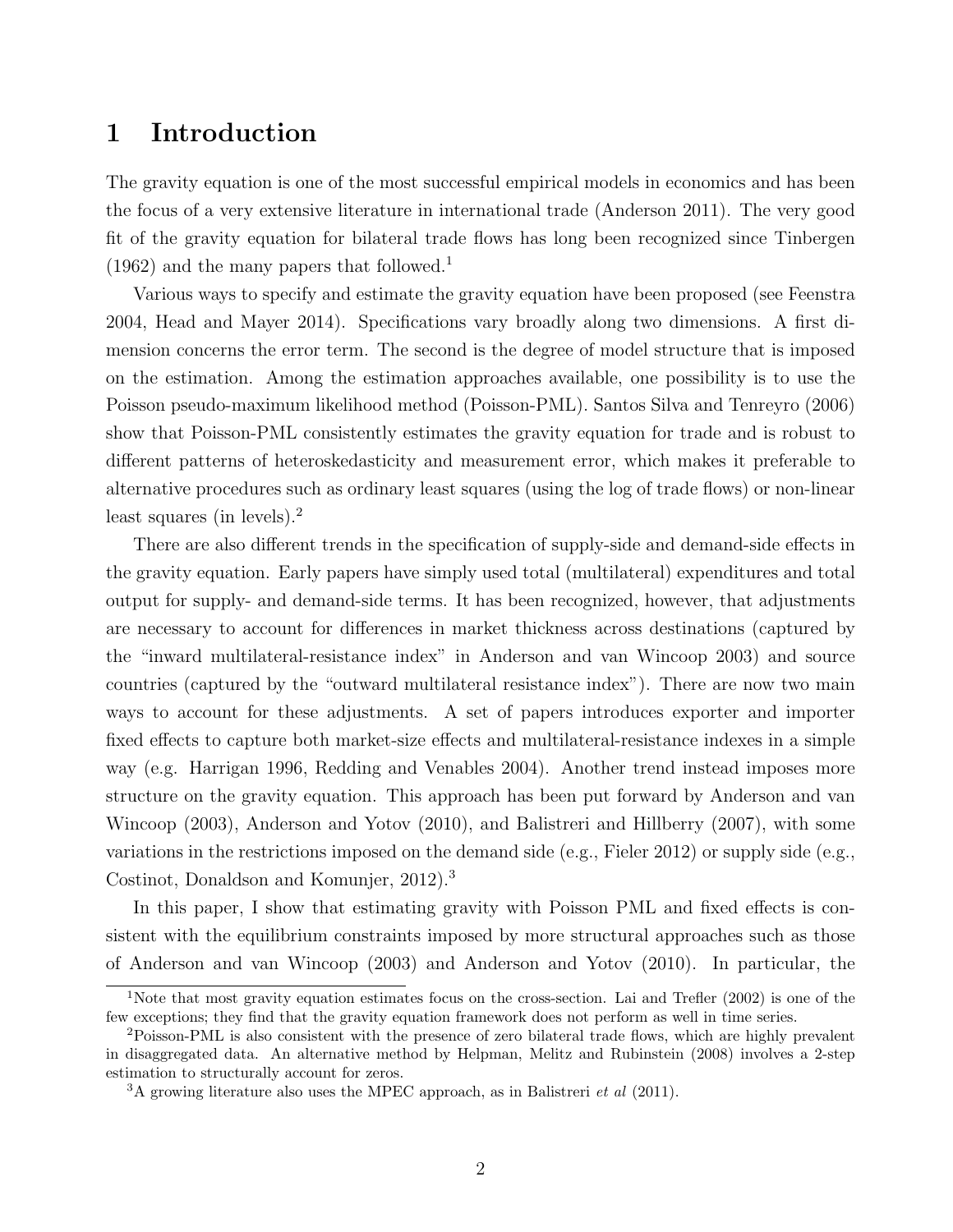estimated fixed effects in the Poisson PML specification are consistent with the definition of outward and inward multilateral resistance indexes and the equilibrium constraints that they need to satisfy. Therefore, gravity regressions with fixed effects and Poisson PML can be used as a simple tool to solve the estimation problem raised by Anderson and van Wincoop (2003).

More generally, the constraints imposed on multilateral-resistance indexes in the structuralgravity framework are equivalent to imposing adding-up constraints on the sum of trade flows for each source country and each destination. This result is valid for any estimator. However, when the Poisson-PML estimator is used, these constraints are automatically satisfied as long as we have exporter and importer fixed effects and consistent data. This adding-up property is specific to Poisson-PML regressions and could also be useful for other applications where we want to constrain the sum of fitted values to be fixed, because other estimators do not automatically satisfy adding-up constraints.<sup>4</sup>

In the last section, I estimate gravity equations and provide quantitative examples to illustrate these points. First, these results imply that the test of structural gravity performed by Anderson and Yotov (2010) is bound to support structural gravity when Poisson-PML is used. I verify this assertion using consistent data where outward trade flows sum up to output and inward trade flows sum up to expenditures. Secondly, I find large deviations between fitted output and observed output when gravity is estimated with importer and exporter fixed effects, especially with ordinary least squares (OLS) and Gamma-PML estimators. I also find large differences between multilateral-resistance indexes depending on whether they are constructed from importer or exporter fixed effects, unless we impose additional constraints on these indexes. Thirdly, there are systematic biases depending on market size. With OLS and Gamma-PML, the sum of fitted trade flows tends to be larger than observed output for large countries and smaller than observed output for small countries. This points to undesirable properties of OLS and Gamma-PML when no constraints on multilateral-resistance indexes are imposed.

## 2 The gravity model

A wide range of trade models generate relationships in bilateral trade flows that can be expressed by the following set of equations. For each exporter i and importer j, trade flows  $X_{ij}$ should satisfy:

$$
X_{ij} = \frac{Y_i}{\Pi_i^{-\theta}} \cdot D_{ij}^{-\theta} \cdot \frac{E_j}{P_j^{-\theta}}
$$
\n
$$
\tag{1}
$$

<sup>4</sup>For instance, Poisson-PML could be useful in consumption choice models where the sum of expenditures is fixed for given subsets of observations.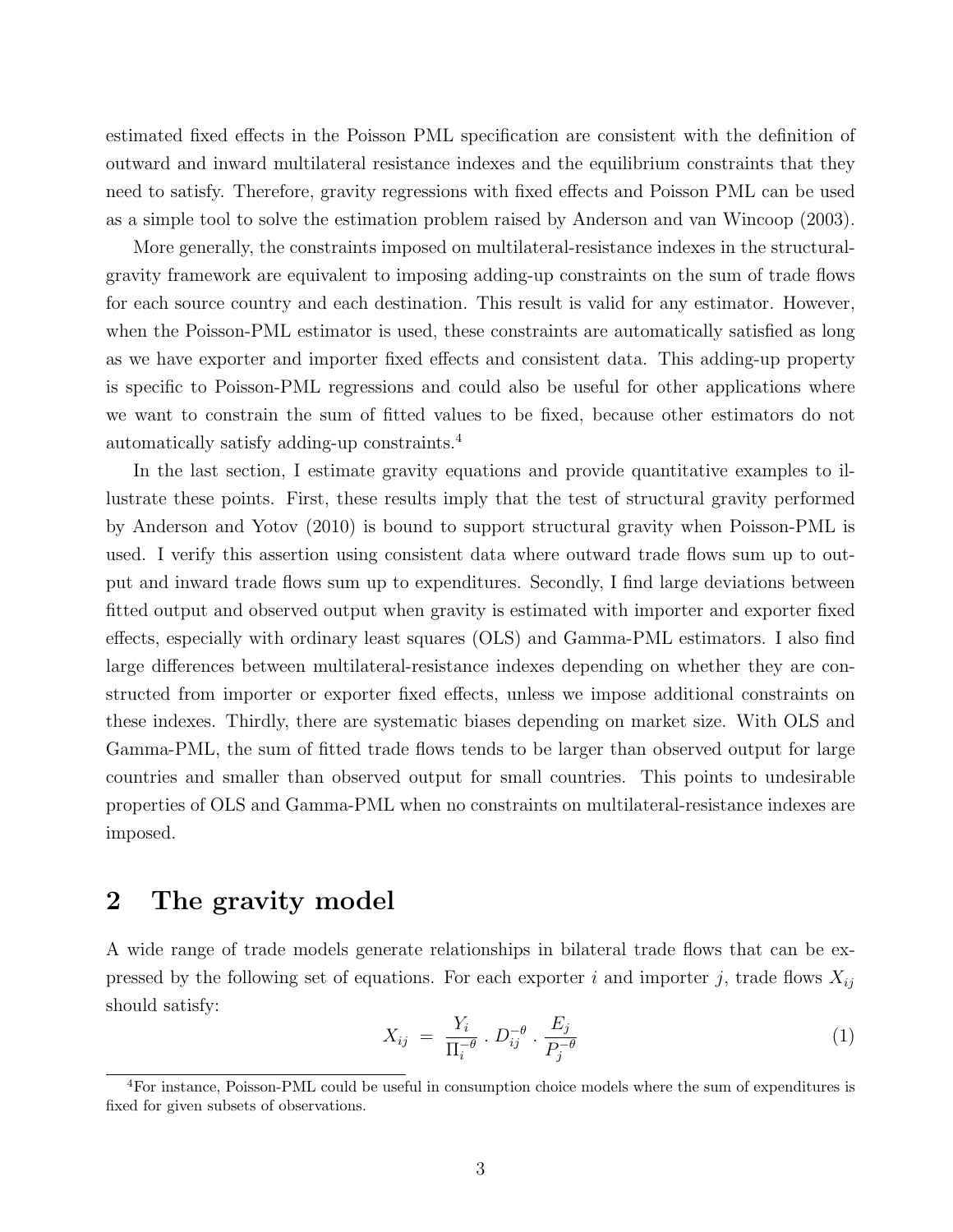In this equation,  $Y_i$  refers to total output in country i;  $E_j$  refers to total expenditure in country j;  $D_{ij}$  captures trade costs from i to j; and the parameter  $\theta$  reflects the elasticity of trade flows to trade costs, which may have different structural interpretations depending on the model, as described below. Finally, the terms  $P_j^{-\theta}$  and  $\Pi_i^{-\theta}$  are called "multilateral resistance" indexes by Anderson and van Wincoop (respectively "inward" and "outward" resistance indexes). These two resistance terms should satisfy the following constraints for consistency, which define the "structural gravity" framework (Anderson 2011):

**Definition:** "structural gravity": The patterns of trade flows  $X_{ij}$  are consistent with the "structural gravity" framework if they satisfy equation (1) with the following two constraints on multilateral-resistance terms  $P_j$  and  $\Pi_i$ :

$$
P_j^{-\theta} = \sum_i \frac{Y_i D_{ij}^{-\theta}}{\Pi_i^{-\theta}}
$$
\n
$$
\tag{2}
$$

$$
\Pi_i^{-\theta} = \sum_j \frac{E_j D_{ij}^{-\theta}}{P_j^{-\theta}}
$$
\n(3)

These equations define  $P_j$  and  $\Pi_i$ . Given output  $Y_i$ , expenditures  $E_j$  and trade costs  $D_{ij}^{-\theta}$ , the solution in  $P_j^{-\theta}$  and  $\Pi_i^{-\theta}$  to this system of two equations is unique, up to a constant (the proof of uniqueness is provided with Lemma 3 in Appendix A). As noted by Anderson and Yotov (2010), when  $P_j^{-\theta}$  and  $\Pi_i^{-\theta}$  satisfy equations (2) and (3),  $\lambda P_j^{-\theta}$  and  $\Pi_i^{-\theta}/\lambda$  are also solutions, for any number  $\lambda > 0$ . This indeterminacy calls for a normalization; we thus impose  $P_0 = 1$  for a benchmark importer  $j = 0$ . These equations can also be defined at the industry or product level. For convenience, I do not add industry subscripts but all results in the paper hold within each industry (as in Anderson and Yotov, 2010 and 2012).

This system of equations can be derived from various types of models. It is consistent with models based on Armington (1979) and Krugman (1980) with a constant elasticity of substitution in consumer preferences (Anderson and Van Wincoop, 2003, Redding and Venables, 2004, Fally, Paillacar and Terra, 2010, among many others). In these models,  $\theta + 1$  corresponds to the elasticity of substitution. Models based on Melitz (2003), such as Chaney (2008), can also generate gravity equations, as above. In this case, the equivalent of  $\theta$  would be the coefficient of the Pareto distribution of firm productivity; the coefficient is inversely related to productivity dispersion. As shown by Eaton and Kortum (2002), Ricardian models of trade are also fully consistent with gravity. In this case, the trade-cost elasticity  $\theta$  corresponds to one of the coefficients of the Frechet distribution of productivity across product varieties (again, the coefficient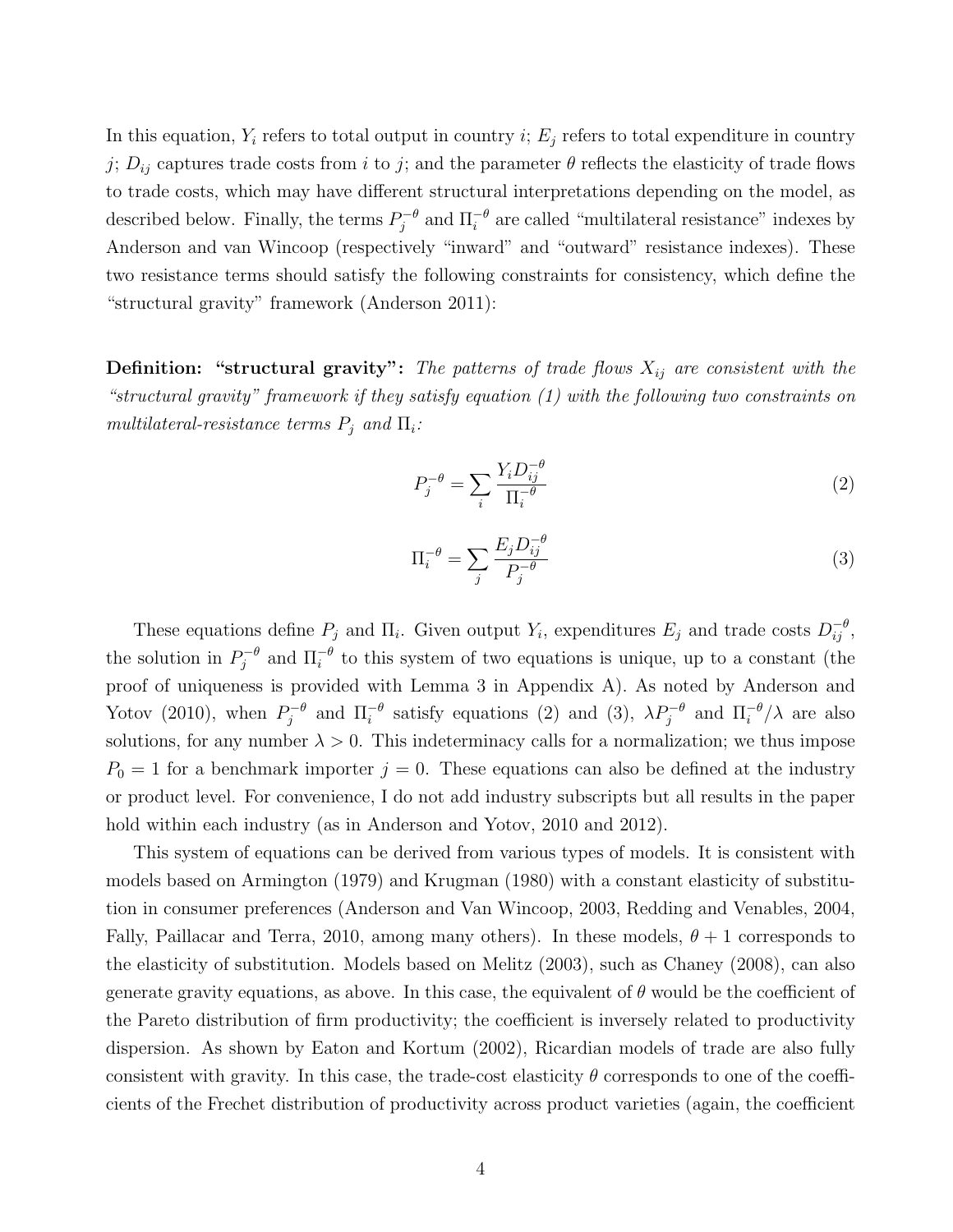is inversely related to productivity dispersion).<sup>5</sup> In all of the above-mentioned models, the inward multilateral resistance index  $P_j^{-\theta}$  can be expressed as a function of the price index in the importing market. In turn,  $\Pi_i^{-\theta}$  captures the degree of competition faced by exporter *i*.

Various theoretical features have been used to generate structural gravity equations, including a constant elasticity of substitution, Pareto distributions of productivity (Chaney, 2008, Costinot et al., 2012) and Frechet distributions (Eaton and Kortum, 2002). The key ingredient is that trade flows can be written as a product of an exporter term, an importer term and a term reflecting trade costs (separability condition). Another key ingredient is a consistent definition of output and expenditures.

Formally, Head and Mayer (2014) define "general gravity" when trade flows can be written as  $X_{ij} = \exp[e_i - \theta \log D_{ij} + m_j]$  where  $e_i$  is invariant across importers and  $m_j$  is invariant across importers  $j$ . "General gravity" is in fact equivalent to "structural gravity" when output equals the sum of outward trade  $Y_i = \sum_j X_{ij}$  and expenditures equal the sum of inward trade  $E_j = \sum_i X_{ij}$ . When trade satisfies the "general gravity" condition, we can re-express trade as in equation (1) with a unique set of inward and outward multilateral-resistance indexes satisfying equations (2) and (3). This is shown formally in Lemma 3 in Appendix A. This equivalence has important empirical implications, which are illustrated with Lemma 1A and 1B in the next section.

## 3 Gravity with fixed effects

To estimate equation (1), there are broadly two approaches which differ in the treatment of exporter terms  $\frac{Y_i}{\Pi_i^{-\theta}}$  and importer terms  $\frac{E_j}{P_j^{-\theta}}$ .

A first approach, the reduced-form, simply introduces exporter and importer fixed effects  $e_i$ and  $m_i$  without imposing any constraints on these terms. This approach ignores the structure proposed by equations (2) and (3). The estimated equation can then be written:

$$
X_{ij} = \exp\left[e_i - \theta \log D_{ij} + m_j\right] \cdot \varepsilon_{ij} \tag{4}
$$

where  $\varepsilon_{ij}$  denotes an error term. Note that the two full sets of exporter and importer fixed effects are not of full rank.<sup>6</sup> In the remainder of the paper, the restriction  $\widehat{m}_0 = 0$  is imposed for the benchmark country  $j = 0$ . The trade cost variable,  $\log D_{ij}$ , is often assumed to be a linear combination of the log of physical distance, dummies for common language, colonial links and

<sup>5</sup>Gravity equations can also be motivated by Heckscher-Ohlin and specific-factor models (see Evenett and Keller, 2004).

 ${}^{6}$ The sum of importer dummy variables equals the sum of exporter dummy variables.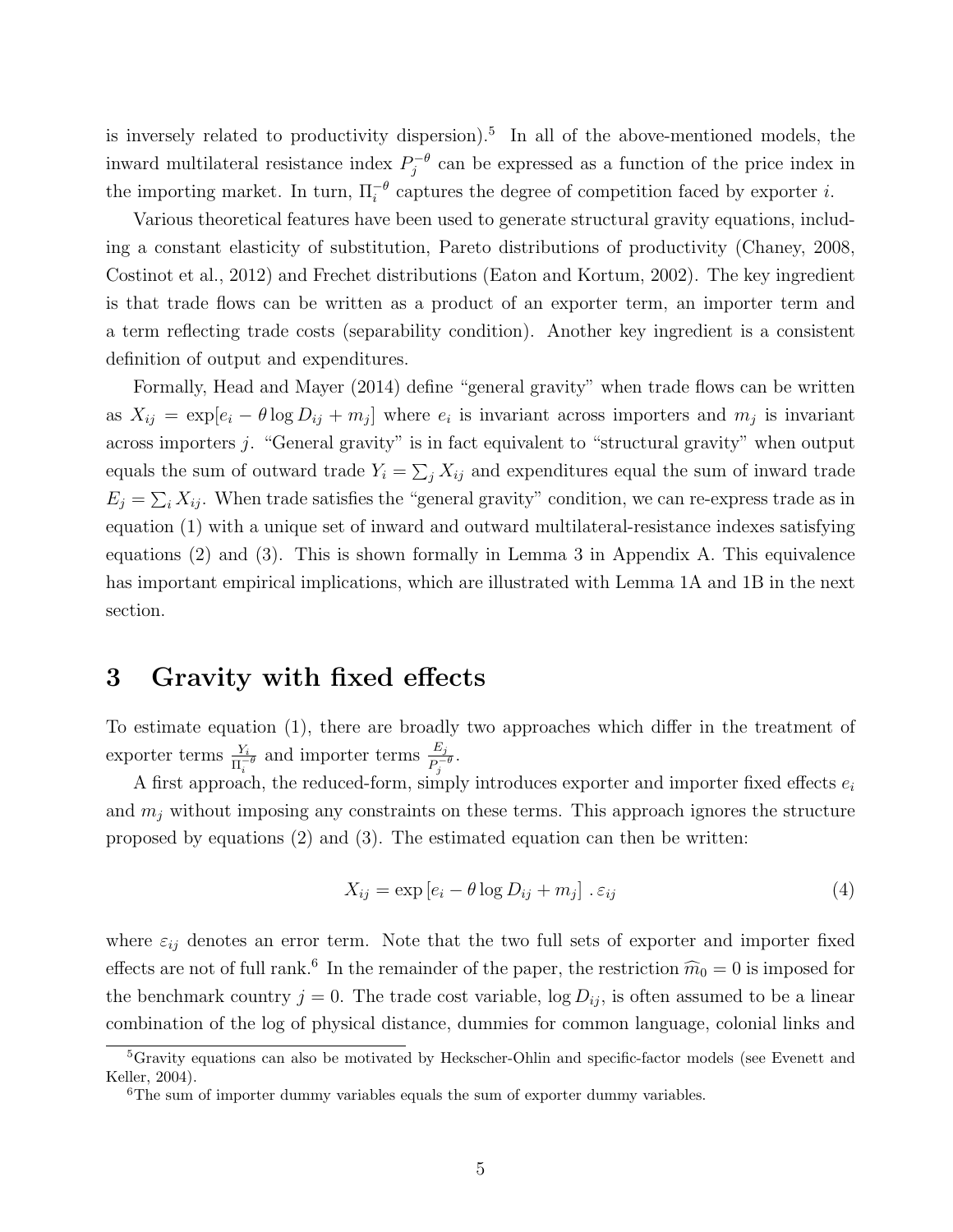free trade agreements, etc.<sup>7</sup> The use of fixed effects makes the gravity equation very easy to estimate. Various estimators have been used: ordinary least squares (in log), non-linear leastsquares, Poisson-PML, Gamma-PML and negative binomial estimators have been employed to estimate equation (4). The results in this section apply to any of these estimators while the next section highlights particular properties of Poisson-PML.

Instead of using dummy variables, a more structural approach pioneered by Anderson and van Wincoop (2003) is to define exporter and importer terms as  $e_i = \log \left( \frac{Y_i}{n} \right)$  $\overline{\Pi_{i}^{-\theta}}$ ) and  $m_j =$  $\log\left(\frac{E_j}{P}\right)$  $P_j^{-\theta}$ ) and impose the following conditions on estimated multilateral resistance indexes  $\widehat{\Pi}_i^{-\theta}$ and  $P_j^{-\theta}$  (along with the normalization  $P_0 = 1$ ):<sup>8</sup>

$$
\widehat{P_j^{-\theta}} = \sum_{i} \frac{Y_i \widehat{D_{ij}^{-\theta}}}{\widehat{\Pi_i^{-\theta}}} \tag{5}
$$

$$
\widehat{\Pi_i^{-\theta}} = \sum_j \frac{E_j \widehat{D_{ij}^{-\theta}}}{\widehat{P_j^{-\theta}}}
$$
\n(6)

where  $E_j$  refers to *observed* expenditure by country j,  $Y_i$  refers to *observed* output in i, and  $D_{ij}^{-\theta}$ is the estimated term for trade cost. Anderson and van Wincoop (2003) minimize the sum of squared errors in log while imposing equations (5) and (6) as constraints in the minimization. Anderson and Yotov (2010) estimate equation (4) with fixed effects in a first step to obtain  $D_{ij}^{-\theta}$ and then solve equations (5) and (6) in a second step to obtain inward and outward resistance indexes. Head and Mayer (2014) propose estimating gravity with "structurally reiterated least squares" (SILS) by: i) estimating equation (4) with fixed effects to obtain  $D_{ij}^{-\theta}$ ; ii) solving equations (5) and (6) to obtain inward and outward resistance indexes (which depend on  $D_{ij}^{-\theta}$ ; iii) reiterating the first step using the second-step estimates of multilateral resistance indexes instead of fixed effects to obtain an updated estimate of  $D_{ij}^{-\theta}$ . Steps ii) and iii) are then reiterated until convergence is achieved.

While the structural approach exploits additional restrictions on multilateral-resistance indexes, these two approaches are not very different. In fact, the fixed-effect estimation is consistent with the structural-gravity framework if we use fitted output  $\hat{Y}_i \equiv \sum_j \hat{X}_{ij}$  and fitted expenditures  $E_j \equiv \sum_i X_{ij}$  instead of observed output and expenditures (where  $X_{ij}$  refers to

<sup>&</sup>lt;sup>7</sup>Note that  $\theta$  cannot be identified from the coefficients for physical distance and usual trade costs variables. What is estimated is the product of  $\theta$  with the elasticity of trade costs w.r.t these variables. A special case would be to use tariffs (as in Caliendo and Parro, 2011), for which the coefficient should in principle equal  $\theta$ .

<sup>8</sup>Anderson and van Wincoop (2003) focus on a special case with symmetric trade costs and output being equal to expenditures. The results here allow for asymmetry so that they are also valid at the industry level where output and expenditures can largely differ. See e.g., French (2014) for potential aggregation issues.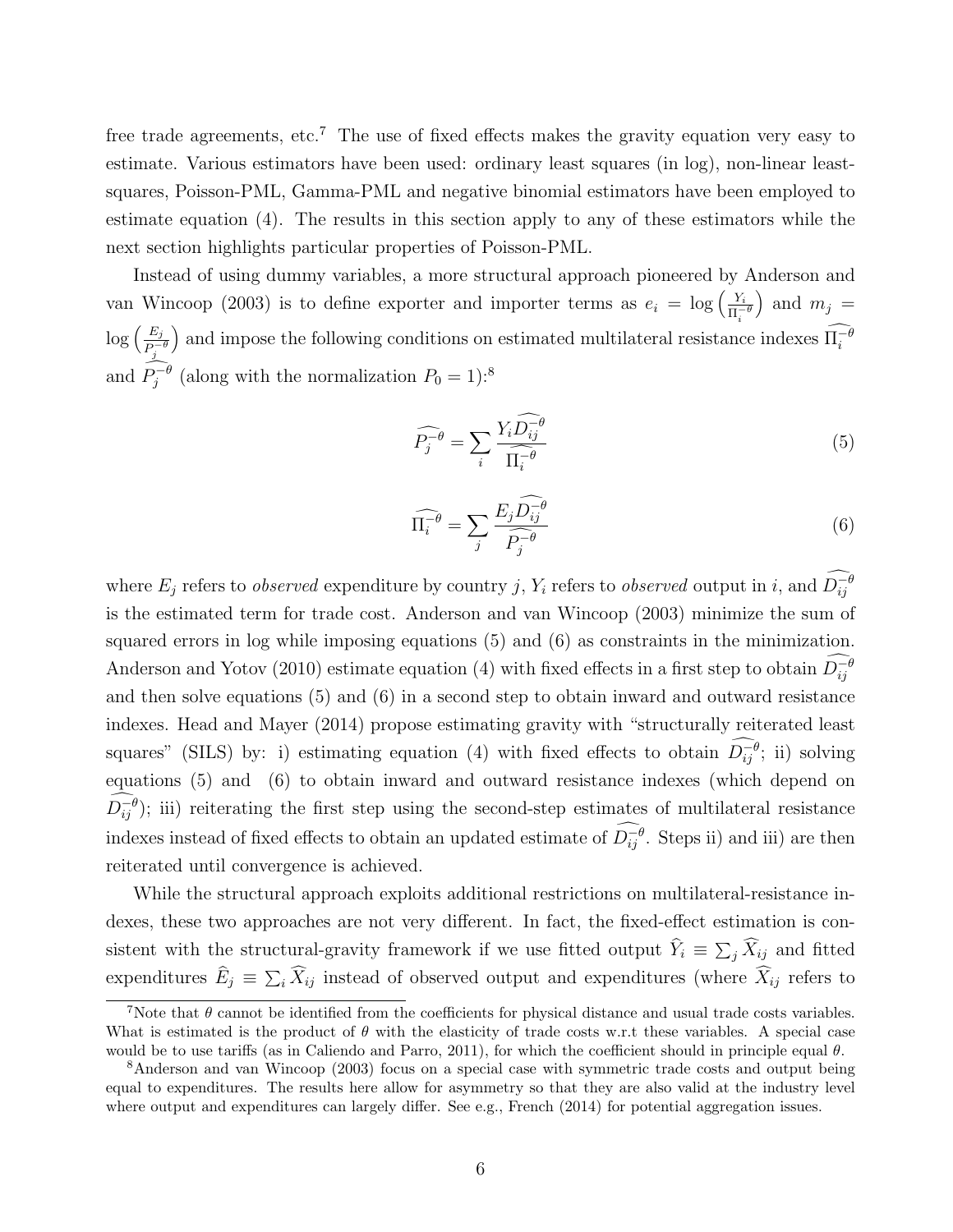fitted trade flows from the estimation of equation 4 with fixed effects). We can then redefine the system of equations (5) and (6) (where  $P_j^{-\theta}$  and  $\Pi_i^{-\theta}$  are the two unknowns) in terms of fitted output and expenditures  $Y_i$  and  $E_j$  instead of observed values  $Y_i$  and  $E_j$ :

$$
P_j^{-\theta} = \sum_i \frac{\widehat{Y}_i \widehat{D_{ij}^{-\theta}}}{\Pi_i^{-\theta}} \tag{7}
$$

$$
\Pi_i^{-\theta} = \sum_j \frac{\widehat{E}_j \widehat{D_{ij}^{-\theta}}}{P_j^{-\theta}}
$$
\n(8)

Thus, we obtain Lemma 1A:

## Lemma 1 A) Substituting fitted output and expenditures:

If equation (4) is estimated with importer and exporter fixed effects, the terms  $P_j^{-\theta}$  and  $\Pi_i^{-\theta}$  defined by  $P_j^{-\theta} \equiv \frac{E_j}{\widehat{E}_0} exp(-\widehat{m}_j)$  and  $\Pi_i^{-\theta} \equiv \widehat{E}_0 \widehat{Y}_i exp(-\widehat{e}_i)$  are the unique solutions of equations (7)  $E_0$ and (8) (using fitted output, fitted expenditures and estimated trade costs  $D_{ij}^{-\theta}$ ).<sup>9</sup>

In other words, fitted values from the fixed effects regressions are consistent with the two general-equilibrium conditions imposed by the gravity model if we use fitted expenditures and output instead of solving for multilateral-resistance indexes with observed expenditures and output.<sup>10</sup> Another illustration of the role adding-up constraints and separability is the following equivalence. The estimation of structural gravity (using observed output and expenditures) is in fact equivalent to including fixed effects and imposing the sum of fitted trade to equal observed output and expenditures for each source and each destination:

#### **Lemma 1** B) Imposing observed output and expenditures:

If equation (4) is estimated with importer and exporter fixed effects  $\hat{e}_i$  and  $\hat{m}_j$ , imposing  $\sum_j \widehat{X}_{ij} = Y_i$  and  $\sum_i \widehat{X}_{ij} = E_j$  is equivalent to imposing  $\widehat{e}_i = \log \left( \frac{Y_i}{\widehat{W}_i} \right)$  $\Pi_i^{-\theta}$ ) and  $\widehat{m}_j = \log \left( \frac{E_j}{P^{-}} \right)$  $P_j^{-\theta}$  $\setminus$ and the restrictions (5) and (6) using observed output  $Y_i$  and expenditures  $E_j$ .

It is important to note that, in general, the sum of fitted trade does not add up to observed output and expenditures unless such a constraint is explicitly added in the estimation. Hence,

<sup>&</sup>lt;sup>9</sup>The normalization  $P_0^{-\theta} = 1$  is satisfied given that we impose  $\hat{m}_0 = 0$  in the estimation.

<sup>&</sup>lt;sup>10</sup>Note that the fixed effects should not be held constant for counter-factual simulations (such as the border removal in Anderson and van Wincoop, 2003). While fixed effects may be consistent with estimated trade costs, fitted output and expenditures, multilateral-resistance indexes need to be recomputed and fixed effects adjusted accordingly if trade costs are changed in the counter-factual exercise.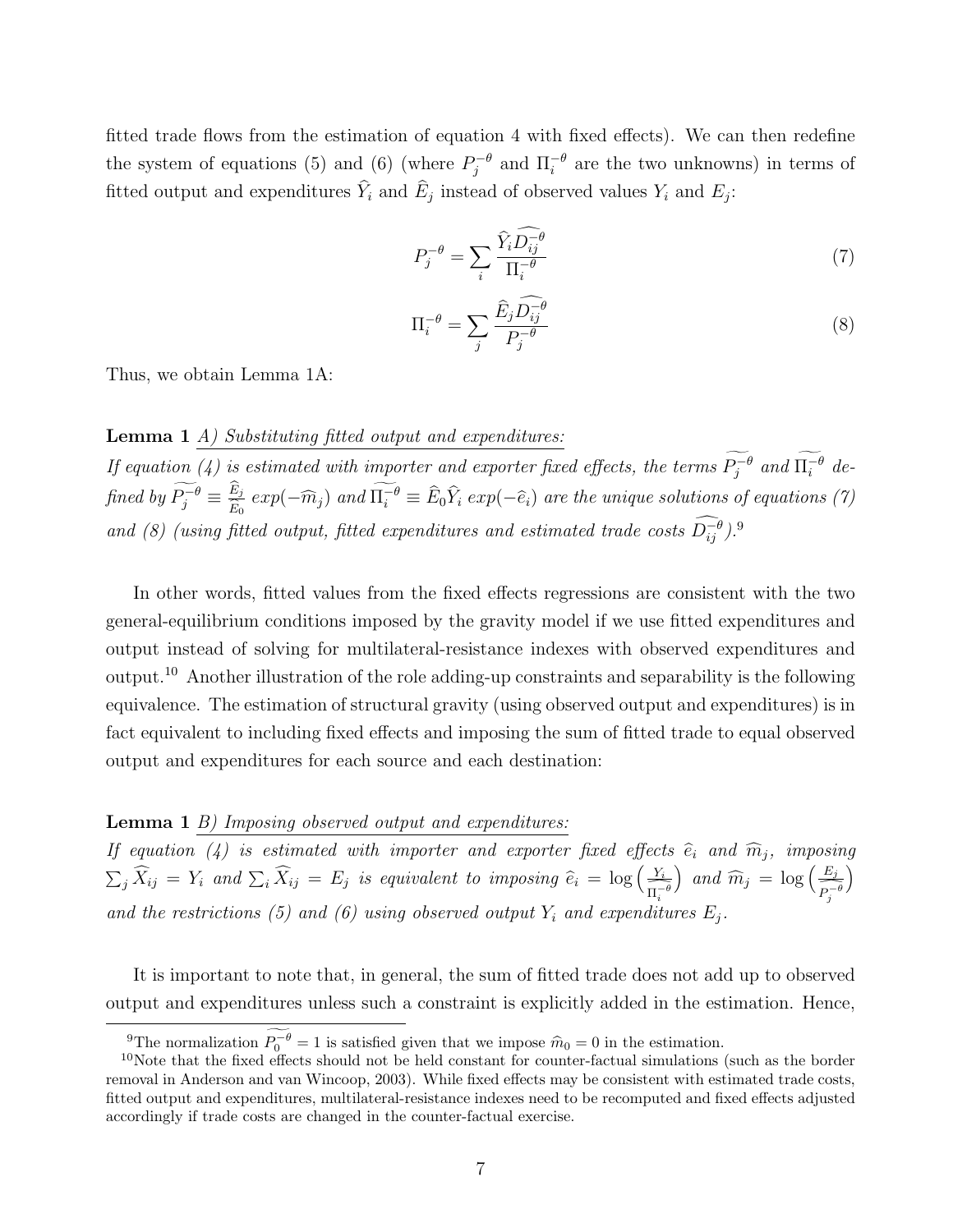it is important to either redefine output and expenditures (Lemma 1A) or impose fitted trade to sum up to observed expenditures and output (Lemma 1B). In Section 5, I illustrate the deviations between observed output and fitted output with various estimators. Section 5 shows that there are systematic deviations between fitted output and observed output depending on market size, which constitutes an argument for estimating structural gravity and imposing the sum of fitted trade. As shown in the next section, the Poisson-PML estimator is an exception: fitted output and expenditures always equal observed output and expenditures as long as exporter and importer fixed effects are included.

# 4 Structural fit of Poisson PML

A now widely-used strategy (following Santos Silva and Tenreyro 2006) is to estimate equation (4) using Poisson pseudo-maximum-likelihood. The Poisson-PML estimator identifies the coefficients using the same first-order conditions that are used by the maximum-likelihood estimator derived from the Poisson distribution. However, Poisson-PML does not require the dependent variable to be Poisson distributed. The estimation procedure is fairly easy to implement and robust to misspecifications (Gourieroux, Monfort and Trognon, 1984). As shown by Santos Silva and Tenreyro (2006), the first-order conditions associated with Poisson-PML provide a natural estimator, whether or not trade flows follow a Poisson distribution.<sup>11</sup>

In addition, the Poisson-PML estimator has special properties if we compare fitted output and expenditures to their observed counterparts. When there are no missing observations,  $12$ we obtain the following result:

**Lemma 2** If equation  $\lambda$  is estimated using Poisson PML with exporter fixed effects, fitted production equals observed production. Similarly, when importer fixed effects are included, fitted expenditures by importer and product equal observed expenditures:

$$
\sum_{j} \widehat{X}_{ij} = \sum_{j} X_{ij} = Y_i \quad and \quad \sum_{i} \widehat{X}_{ij} = \sum_{i} X_{ij} = E_j
$$

This lemma is directly derived from the first-order conditions associated with the Poisson-PML approach (see Appendix for details).<sup>13</sup>

<sup>&</sup>lt;sup>11</sup>Poisson-PML does not require the dependent variable to be an integer and is consistent with over-dispersion (i.e. with a conditional variance larger than the conditional expectation). Santos Silva and Tenreyro (2011) provide additional evidence on the good performance of PPML by also allowing for a large fraction of zeros. For more details, see also: http://privatewww.essex.ac.uk/˜jmcss/LGW.html

<sup>&</sup>lt;sup>12</sup>The case of missing observations for internal trade flows is discussed in Appendix B.

<sup>&</sup>lt;sup>13</sup>Independent work by Arvis and Shepherd (2013) uncovers a similar property of Poisson-PML estimators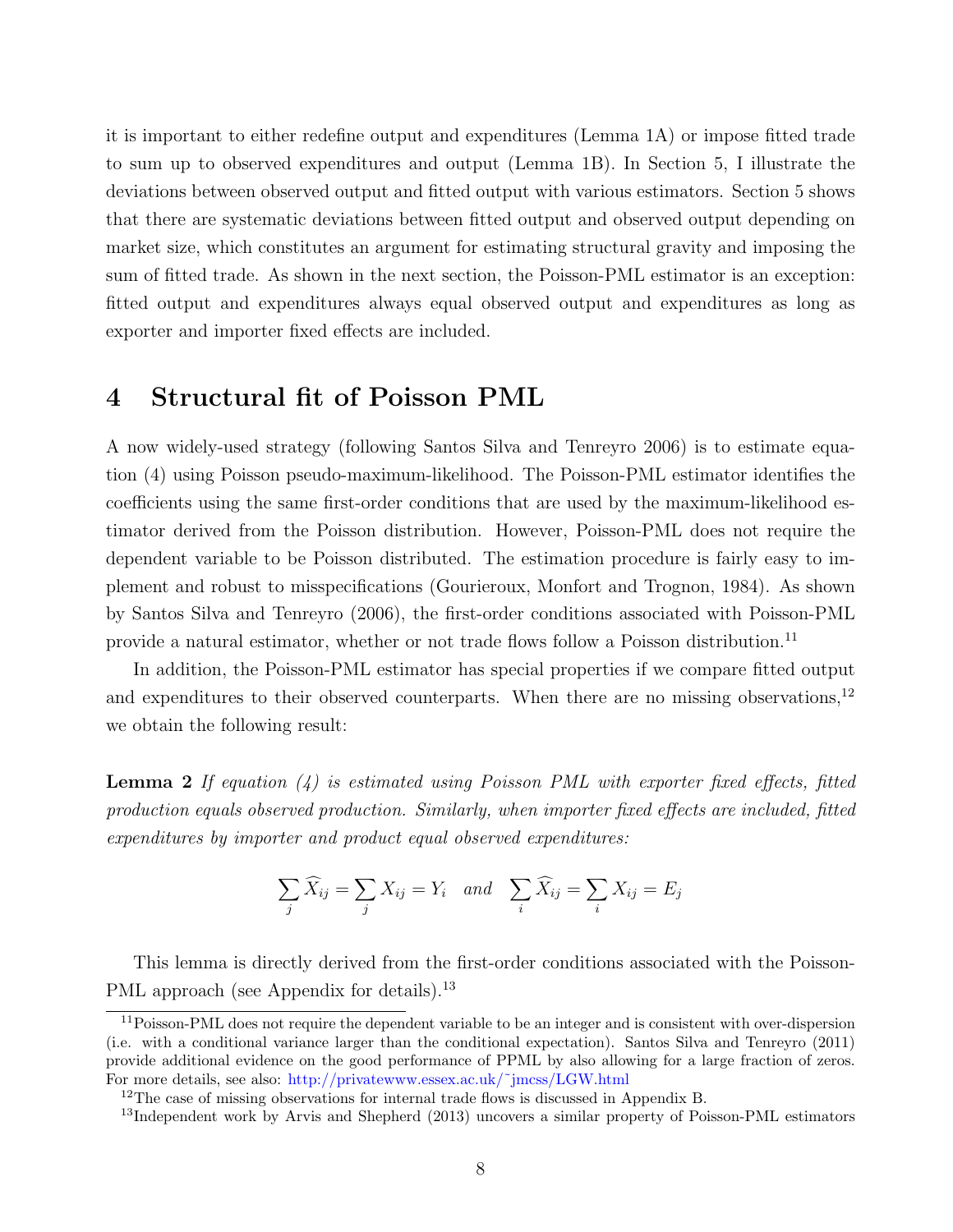According to Lemma 1B, imposing consistency of the multilateral-resistance indexes with the structural gravity framework is equivalent to imposing the sum of fitted trade to equal output and expenditures for each country. Because these constraints are systematically satisfied with Poisson-PML, we obtain this very practical result:

**Proposition 1** If equation  $\lambda$ ) is estimated using Poisson PML with exporter and importer fixed effects, the two multilateral-resistance terms defined by  $\hat{P}_j^{-\theta} \equiv \frac{E_j}{E_0}$  $\frac{E_j}{E_0} exp(-\widehat{m}_j)$  and  $\Pi_i^{-\theta} \equiv$  $E_0Y_i \, exp(-\hat{e}_i)$  are the unique solutions of equations (5) and (6), where  $E_j$  and  $Y_i$  refer to observed expenditures and output.

Anderson and Yotov (2012) suggest comparing unconstrained fixed effects and theoryconsistent multilateral-resistance indexes (solving equations 5 and 6) as a "test" of structural gravity. Unfortunately, Proposition 1 shows that such a test is bound to succeed if the Poisson-PML is used as an estimator; it is therefore not a test of structural gravity. Anderson and Yotov (2012) do not actually find a perfect fit. An explanation is that trade flows do not perfectly add up to output  $Y_i$  and expenditures  $E_j$  in the data (information on output and international trade flows generally comes from different sources). I do find a perfect fit using GTAP data with harmonized information on trade, output and expenditures (see Section 5).

Proposition 1 adds to other advantages of using fixed effects and Poisson PML, and complements the arguments provided by Santos Silva and Tenreyro (2006). An important point to note is that Lemma 2 and Proposition 1 hold even if the dependent variable does not actually follow a Poisson distribution. No assumption is needed on the distribution of trade flows except that the conditional mean of trade flows is positive (Poisson-PML also allows for zero trade flows).

Moreover, these properties are specific to Poisson-PML, which is the only PML estimator that yields Lemma 2. If we estimate the gravity equation in logs with OLS and fixed effects, we obtain:  $\sum_j \log X_{ij} = \sum_j \log X_{ij}$  and  $\sum_i \log X_{ij} = \sum_i \log X_{ij}$ , which do not imply equality between the sums in level. If we estimate gravity by taking trade flows in levels and minimizing the sum of squared errors (NLLS), the inclusion of exporter and importer fixed effects implies  $\sum_j \widehat{X}_{ij} X_{ij} = \sum_j X_{ij}^2$  and  $\sum_i \widehat{X}_{ij} X_{ij} = \sum_i X_{ij}^2$ . For Gamma-PML, the inclusion of fixed effects implies that the ratio  $\frac{X_{ij}}{\widehat{\mathbf{c}}}$  $X_{ij}$ averages to unity for each exporter and each importer. None of these equalities implies equality between  $\sum_j \widehat{X}_{ij}$  and  $\sum_j X_{ij}$  or between  $\sum_i \widehat{X}_{ij}$  and  $\sum_i X_{ij}$ .<sup>14</sup>

as preserving the total sum of the dependent variable. They do not, however, examine applications to the structural gravity framework. Arvis and Shepherd (2013) also argue that this property is unique to Poisson-PML, but their argument implicitly relies on an assumption that a solution always exists, which is not true for PPML.

<sup>&</sup>lt;sup>14</sup>Moreover, this property is not satisfied if we use trade shares  $\frac{X_{ij}}{E_j}$  (share of imports from *i* for each importer j) with Poisson-PML. The sum of fitted trade for each exporter would not sum up to output in general.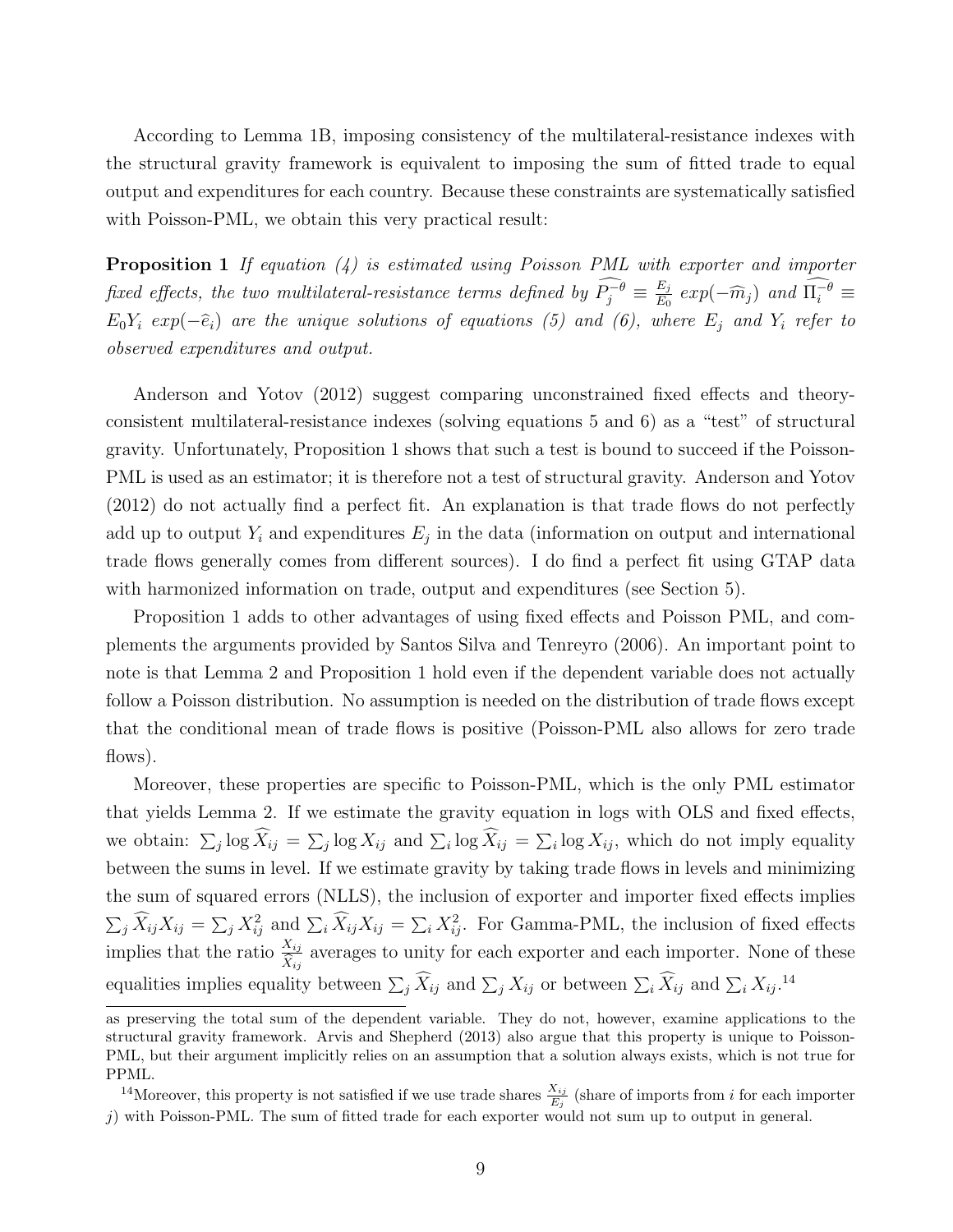This specificity of Poisson-PML is stated formally in Proposition 2 below. In a more general setting, let us denote by  $y_i$  the left-hand-side variable for observations indexed by i, with  $y_i \in \mathbf{R}^+$ , and by  $\hat{y}_i \in \mathbf{R}^{+*}$  the fitted value. A pseudo-maximum-likelihood estimator maximizes the following objective function:

$$
\max_{\lambda_i} \sum_i \log f(y_i, \lambda_i)
$$

where, for each  $\lambda > 0$ ,  $f(y, \lambda)$  is the p.d.f. of a random variable with mean  $\lambda$ . We further impose that  $\lambda$  depends log-linearly on K independent variables  $x_i^{(k)}$  $i^{(k)}$  indexed by k where the coefficients  $b_k$  have to be estimated:

$$
\lambda_i = \exp\left(\sum_k b_k x_i^{(k)}\right)
$$

Hence  $\hat{y}_i = \lambda_i$  when  $\lambda_i$  is the solution of the above maximization. For any subset A of observations, we define the dummy variable  $D_A$  as having a value 1 for observations in A and zero otherwise. We can now uniquely characterize the Poisson-PML estimator as follows:

Proposition 2 The Poisson-PML estimator is the only pseudo-maximum-likelihood estimator such that, for any subset A of observations and its associated dummy variable  $D_A$ , the inclusion of  $D_A$  in the set of right-hand-side variables implies that the sum of fitted values  $\sum_{i\in A}\hat{y}_i$  equals the sum of observed values  $\sum_{i\in A} y_i$  over the set A.

Since maximum-likelihood estimators can be considered as a special case of PML (when the likelihood function to maximize is derived from the assumed distribution of the dependent variable), Proposition 2 also implies that no ML-estimator other than Poisson-ML satisfies this adding-up property.<sup>15</sup>

The proof (in the appendix) is organized in two steps. First, such an estimator is necessarily from the linear-exponential family, i.e. estimators for which  $\frac{\partial \log f}{\partial \log \lambda}$  is a linear function of y. I show that this is the only class of estimators for which regressing a variable  $y_i$  on a constant term yields the average  $\bar{y} = \frac{1}{N}$  $\frac{1}{N} \sum_i y_i$  as the fitted value (Lemma 4 in Appendix A). The second step shows that  $\frac{\partial \log f}{\partial \log \lambda}$  must also be linear in  $\lambda$  to satisfy the properties of Proposition 2; this corresponds to the Poisson-PML estimator.

<sup>&</sup>lt;sup>15</sup>In turn, PML estimators can be seen as a special case of generalized-moment-method (GMM) estimators where moment conditions are exactly identified.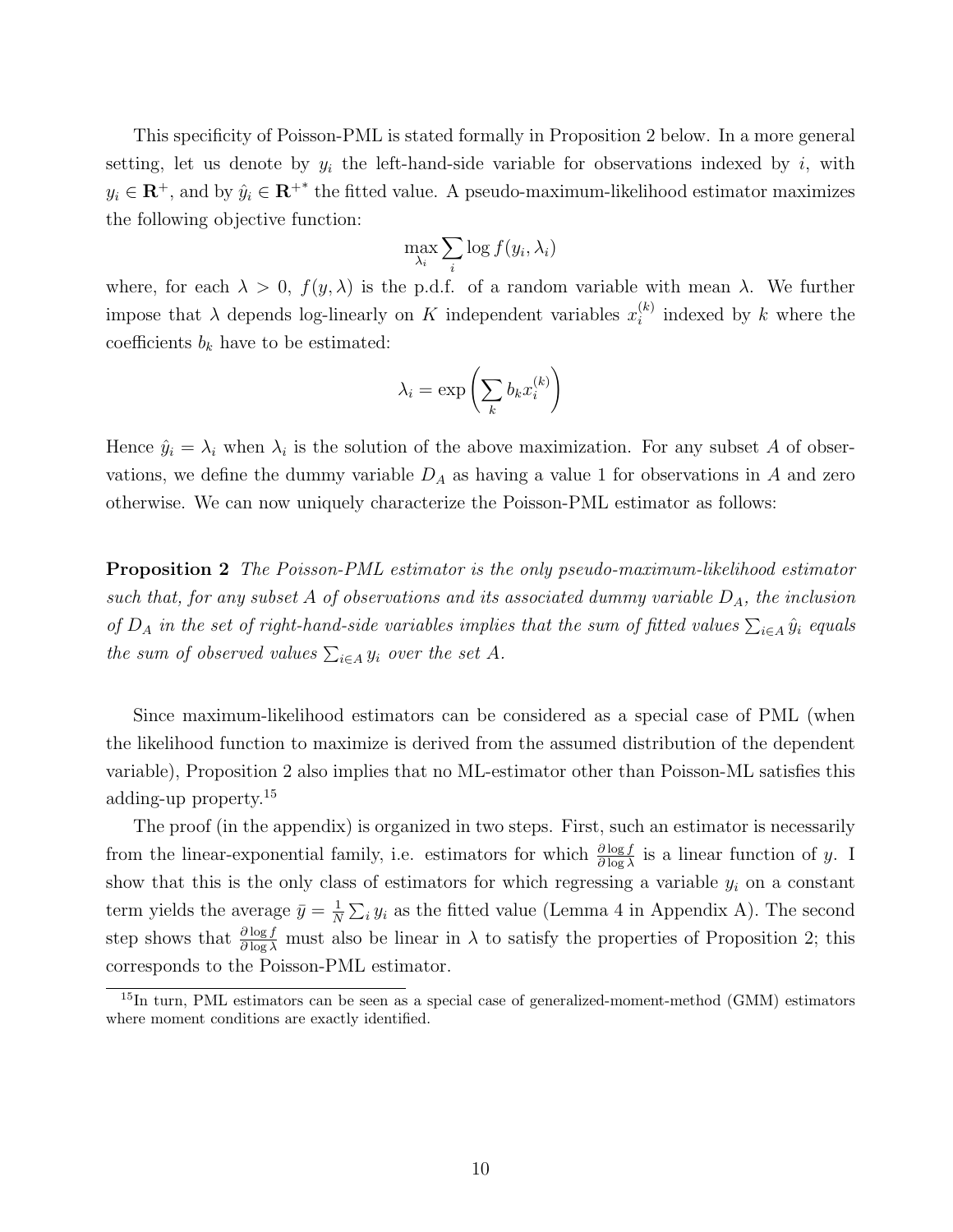# 5 Illustrations

To what extent does the estimation of structural gravity differ from reduced-form gravity with fixed effects? In this section, I examine various specifications to illustrate the previous findings. I compare output and expenditures to the sum of fitted trade flows for each country, as well as multilateral-resistance indexes implied by either importer or exporter fixed effects.

### 5.1 Data

Data on trade flows come from the Global Trade Analysis Project (GTAP).<sup>16</sup> The dataset has the main advantage of providing harmonized information on production, consumption and international trade flows by country and sector. It is micro-consistent to the extent that domestic and international trade flows sum up to output for each source country and sum up to expenditures for each destination country. This is an important property since Lemma 2 and Proposition 1 would not apply otherwise. If such equalities were not satisfied in the data, the multilateral-resistance indexes implied by the fixed effects with Poisson-PML would not satisfy the structural gravity constraints based on actual output and expenditures.<sup>17</sup>

As usual in the gravity equation literature, I regress trade flows on various trade-cost proxies. In addition to the fixed effects or multilateral-resistance indexes, right-hand-side variables include the log of distance, a border-effect dummy (equal to one for international flows), contiguity, as well as dummies for colonial ties and common language. Data on distance and other trade costs are provided by the CEPII.

### 5.2 Specifications

Table 1 below describes the trade costs coefficients for various specifications using aggregate data across country pairs (excluding services). In column (1), I regress trade flows on importer and exporter fixed effects as well as on trade cost proxies using Poisson-PML. In column (2), I redo the same exercise with OLS using the log of trade flows as the dependent variable. In column (3), I minimize the sum of the squared error term, defined as the difference between observed trade flows and fitted trade flows (in log), by simultaneously imposing the structural constraints on multilateral-resistance indexes (equations 5 and 6 using observed output and expenditures). In column (4), I follow the "structurally-iterated-least-squares" approach devel-

<sup>16</sup>GTAP data version 7 (Narayanan and Walmsley, 2008). Another excellent dataset with consistent information on trade flows is provided by the CEPII (Head and Mayer 2014). The key results presented here are robust to using CEPII and Comtrade data.

<sup>&</sup>lt;sup>17</sup>Because of missing observations, this requirement was not met by the data used in Anderson and Yotov (2010), which explains the discrepancy in our results.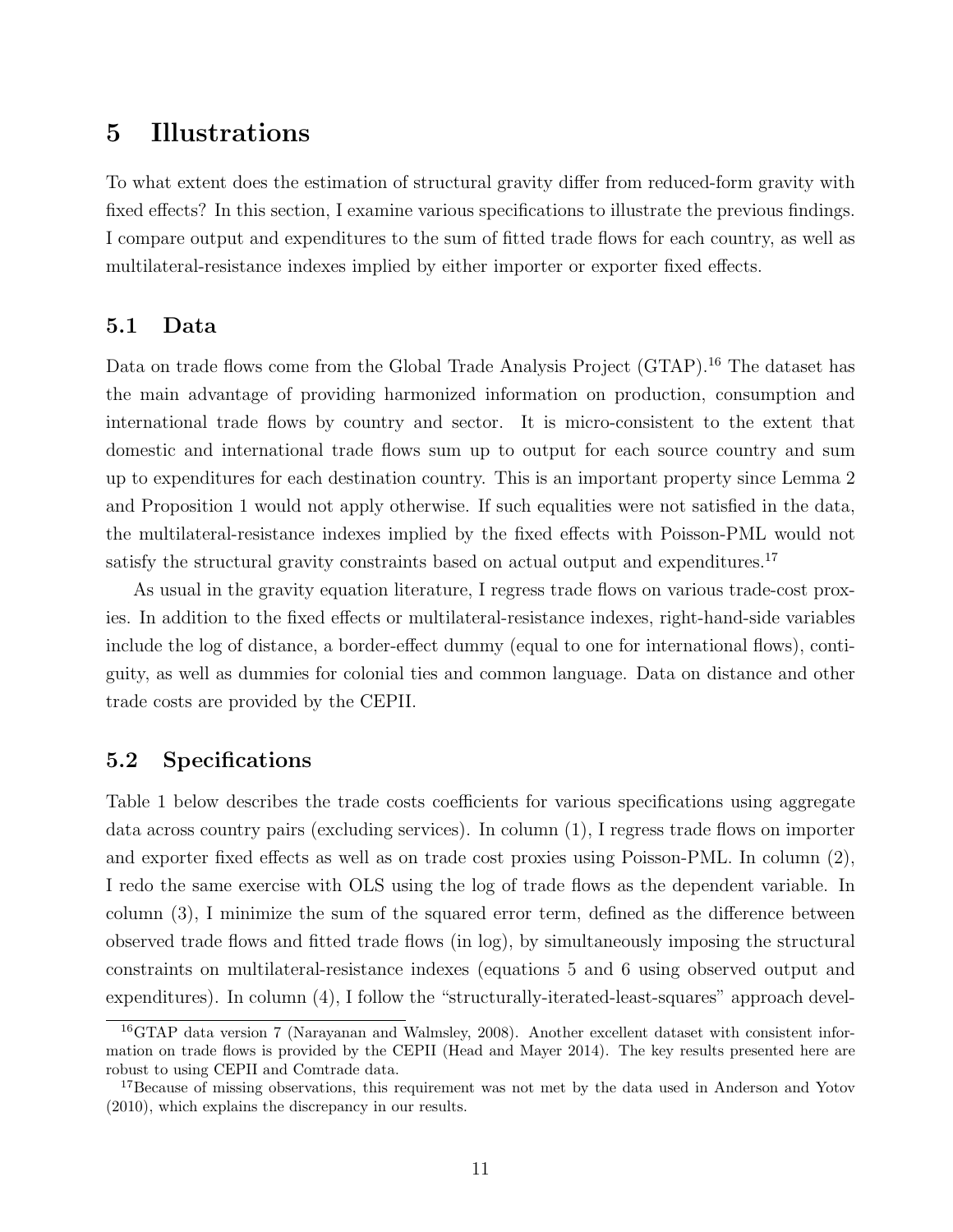| Dependent variable:     | Trade flows |                |                   |             |                |          |  |  |  |
|-------------------------|-------------|----------------|-------------------|-------------|----------------|----------|--|--|--|
|                         | (1)         | (2)            | $\left( 3\right)$ | (4)         | (5)            | (6)      |  |  |  |
| Log or level:           | Level       | Log            | Log               | Log         | Level          | Level    |  |  |  |
| Specification:          | PPML        | <b>OLS</b>     | $OLS+MR$          | <b>SILS</b> | <b>NLLS</b>    | Gamma    |  |  |  |
| Distance $(\log)$       | $-0.818$    | $-1.106$       | $-1.225$          | $-1.362$    | $-1.251$       | $-1.189$ |  |  |  |
|                         | [0.072]     | [0.028]        | [0.029]           | [0.032]     | [0.193]        | [0.037]  |  |  |  |
| Border effect           | 2.740       | 4.331          | 2.353             | 3.472       | 1.882          | 4.823    |  |  |  |
|                         | [0.218]     | [0.271]        | [0.118]           | [0.109]     | [0.354]        | [0.295]  |  |  |  |
| Contiguity              | 0.404       | 1.029          | $\bf3.534$        | 0.266       | $-0.009$       | 0.929    |  |  |  |
|                         | [0.120]     | [0.120]        | [0.080]           | [0.128]     | [0.221]        | [0.133]  |  |  |  |
| Common language         | 0.502       | 0.737          | $-0.189$          | 0.716       | 0.288          | 0.663    |  |  |  |
|                         | [0.146]     | [0.067]        | [0.078]           | [0.089]     | [0.252]        | [0.096]  |  |  |  |
| Colonial link           | 0.036       | 0.539          | 0.376             | 1.383       | $-0.122$       | 0.745    |  |  |  |
|                         | [0.146]     | [0.111]        | [0.108]           | [0.127]     | [0.280]        | [0.160]  |  |  |  |
| Imposing MR constraints |             | N <sub>o</sub> | Yes               | Yes         | N <sub>o</sub> | No       |  |  |  |
| Countries               | 94          | 94             | 94                | 94          | 94             | 94       |  |  |  |
| Observations            | 8836        | 8836           | 8836              | 8836        | 8836           | 8836     |  |  |  |

Table 1: Gravity equation: trade cost coefficients

Notes: The dependent variable is bilateral trade, either in log or level; Columns (1), (2), (5) and (6) include simple fixed effects by importer and exporter while columns (3) and (4) impose additional constraints on multilateral-resistance indexes (equations 5 and 6 using observed output and expenditures); bootstrap standard errors in brackets; in bold: coefficients significant at 5%.

oped by Head and Mayer  $(2014).^{18}$  Finally, I use non-linear least squares in column (5) and the Gamma-PML estimator in column (6), using trade flows in levels without imposing further structural constraints. I provide bootstrap standard errors for all specifications. Beyond the constraints imposed on multilateral-resistance indexes, an important source of differences across these specifications is the weight each of them places on small versus large trade flows (Santos Silva and Tenreyro 2006, Head and Mayer 2014). Poisson-PML and especially least squares in level (NLLS) put relatively more weight on large trade flows than do least squares in log (OLS and SILS) and Gamma-PML.

As already known in the literature, the trade cost coefficients differ across specifications. In particular, the Poisson-PML estimator yields the smallest distance coefficient while the largest coefficient is obtained with OLS and SILS (column 2 and 4). As illustrated in Head and

 $^{18}$ In column (3), the sum of squared errors (in log) is minimized by simultaneously imposing structural constraints. In column (4), trade costs coefficients are obtained by minimizing the sum of squared errors (in log) conditional on multilateral-resistance indexes. Multilateral-resistance indexes are then recomputed conditional on estimated trade costs. These two operations are repeated until convergence is achieved. As a result, the trade costs proxies are orthogonal to the error term with SILS (as in simple OLS) but not with the simultaneously-constrained least squares (OLS + MR). However, the R-squared is lower for the simultaneouslyconstrained least squares  $(OLS + MR)$  than for SILS. Hence, the second method  $(SILS)$  is more robust if we focus on the trade costs coefficients but less robust if the primary goal is to estimate MR indexes.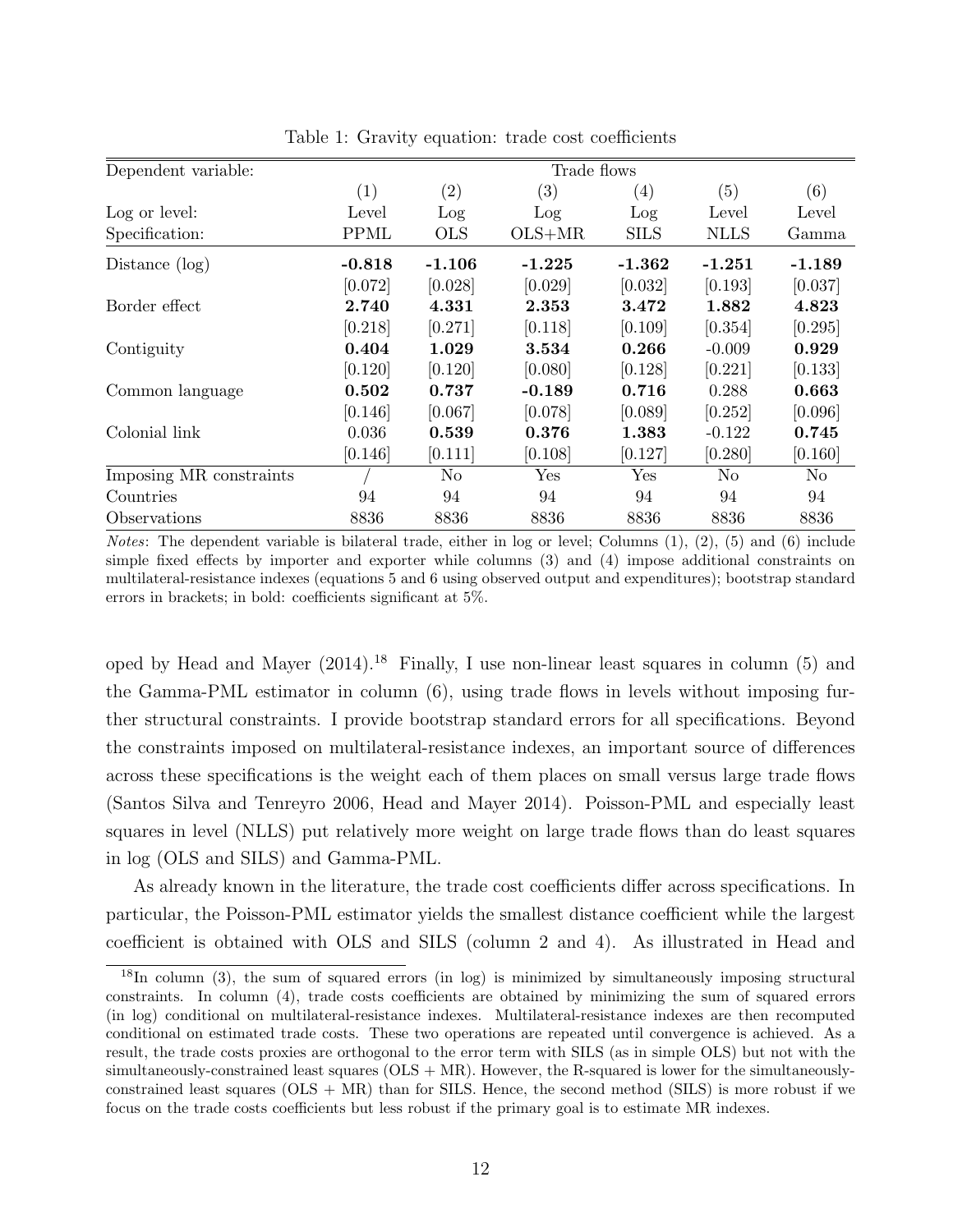Mayer (2014), this difference can potentially be explained by a non-linear effect of distance, with a stronger effect on small trade flows (captured by OLS, SILS and Gamma-PML) and a weaker effect on large trade flows (captured by NLLS and Poisson-PML). Poisson-PML also yields a relatively small border effect. The estimated border effect is largest with Gamma-PML and OLS when simple fixed effects are used (reduced-form gravity). As in Anderson and Van Wincoop (2003), the border effect dramatically decreases when structural constraints on multilateral-resistance indexes are added (columns 3 and 4 for OLS). Other differences between specifications include a small colonial link coefficient for Poisson-PML, a negative language coefficient for OLS when MR constraints are simultaneously imposed, and larger standard errors with non-linear least squares (NLLS).

Given these differences in trade costs estimates, it is important to gauge the relative merit of each specification. I show in the remainder of this section that traditional gravity estimates relying on OLS or Gamma-PML with fixed effects (without imposing multilateral-resistance constraints) have undesirable properties in terms of predicted output and expenditures.

### 5.3 Output and multilateral-resistance indexes

While equations (7) and (8) are automatically satisfied across all specifications when we use fitted output and expenditures (Lemma 1A), I examine here quantitatively to what extent the traditional multilateral-resistance equations (5) and (6) are violated when they are not imposed in the estimation procedure (with observed output and expenditures). Using estimates on trade costs and fixed effects, we can construct implied multilateral-resistance indexes in various ways, using either exporter or importer fixed effects. For instance, the inward multilateral-resistance index  $\widehat{P}_j^{-\theta}$  implied by importer fixed effects  $\hat{m}_j$  can be constructed as follows:

$$
\left(\hat{P}_j^{-\theta}\right)^{FM} = \exp[-\hat{m}_j] \frac{E_j}{E_{USA}}
$$

which satisfies the normalization imposed on the reference country  $(P_{USA} = 1)$ . Alternatively, we can use exporter fixed effects<sup>19</sup> combined with estimated trade costs  $D_{ij}^{-\theta}$ :

$$
\left(\hat{P}_j^{-\theta}\right)^{FX} = \sum_i \exp\left[\hat{e}_i\right] \widehat{D_{ij}}^{-\theta} E_{USA}^{-1}
$$

The two approaches are equivalent with Poisson-PML or with additional constraints on the multilateral-resistance indexes (columns 1, 3 and 4 of Table 1 and Table 3). In other cases, there are large differences between the two definitions, comparing indexes based on importer

<sup>&</sup>lt;sup>19</sup>Redding and Venables (2004) use exporter fixed effects to construct "Market Access"  $\hat{P}_j^{-\theta}$ .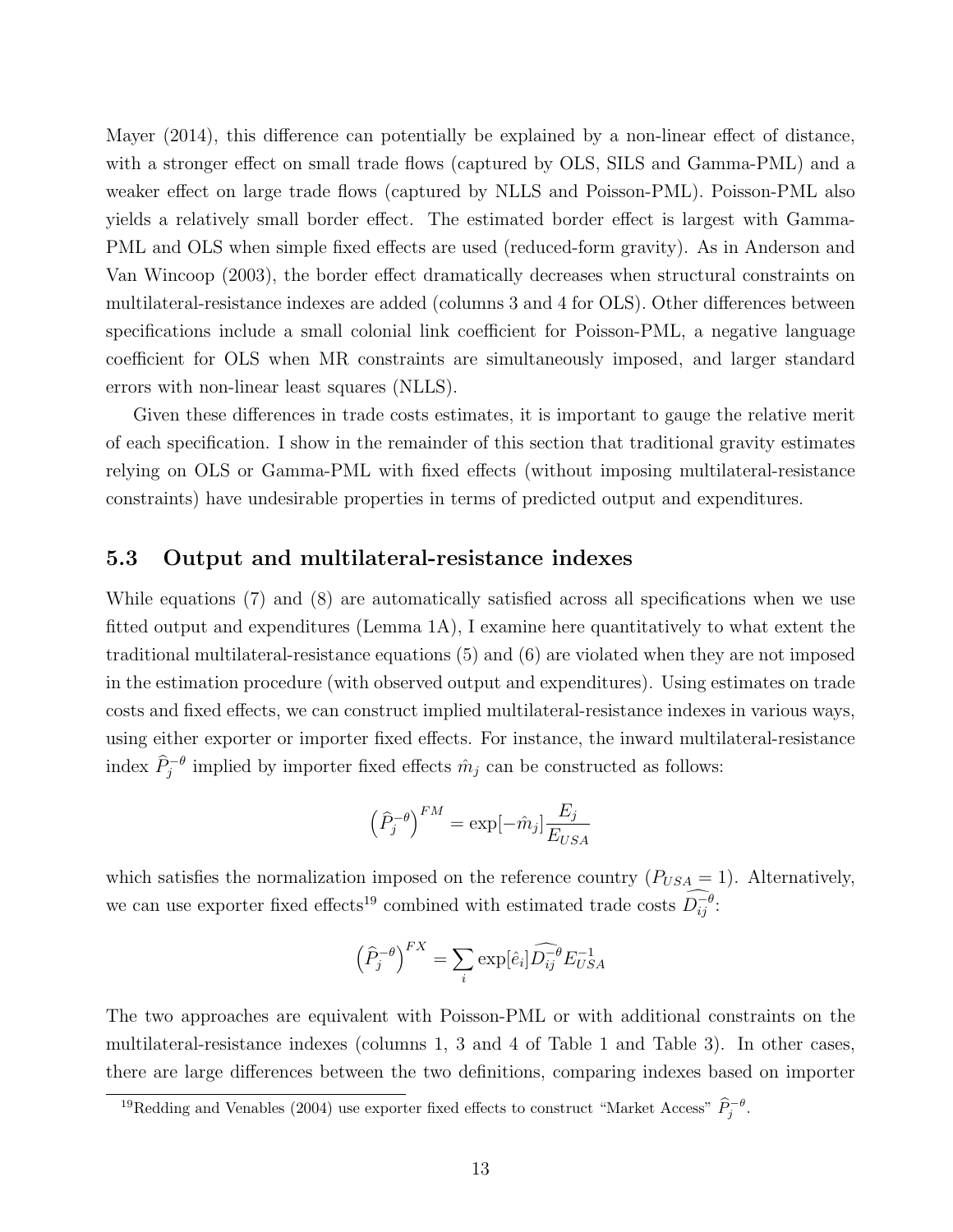

Figure 1: Comparing fitted output (using OLS) and observed output

fixed effects versus exporter fixed effects. An indicator of this misalignment is the interquartile range of  $\log \left[ \left( \widehat{P}_i^{-\theta} \right)^{FX} / \left( \widehat{P}_i^{-\theta} \right)^{FM} \right]$ . It is zero for structural gravity (columns 3 and 4) and Poisson-PML (column 1), but it equals 2.769 for OLS with fixed effects (column 2), 0.369 for NLLS (column 5) and 2.290 for Gamma-PML (column 6) when only simple fixed effects are included. I find very similar results by comparing the outward multilateral-resistance index constructed with exporter fixed effects:  $(\hat{\Pi}_i^{-\theta})^{FX}$  to the one constructed with importer fixed effects:  $(\widehat{\Pi}^{-\theta}_i)^{FM}$ .

As Lemma 1B suggests, the violations of the constraints on multilateral resistance indexes (using observed output and expenditures) imply that fitted output  $Y_i \equiv \sum_j X_{ij}$  also largely differs from observed output  $Y_i = \sum_j X_{ij}$ . To be more precise, we can link the difference between fitted and actual output (in log) to the difference between the two outward multilateralresistance indexes  $(\widehat{\Pi}_i^{-\theta})^{FX}$  and  $(\widehat{\Pi}_i^{-\theta})^{FM}$ :

$$
\Delta \log Y_i = \log \left( \widehat{\Pi}_i^{-\theta} \right)^{FM} - \log \left( \widehat{\Pi}_i^{-\theta} \right)^{FX} \tag{9}
$$

with a similar expression for actual and fitted expenditures:

$$
\Delta \log E_j = \log \left( \widehat{P}_i^{-\theta} \right)^{FX} - \log \left( \widehat{P}_i^{-\theta} \right)^{FM} \tag{10}
$$

where  $\Delta \log Y_i \equiv \log \left[ \hat{Y}_i/Y_i \right]$  denotes the bias in fitting output and  $\Delta \log E_j \equiv \log \left[ \hat{E}_j/E_j \right]$ denotes the bias in fitting expenditures. Hence, the large differences between  $(\hat{\Pi}_i^{-\theta})^{FX}$  and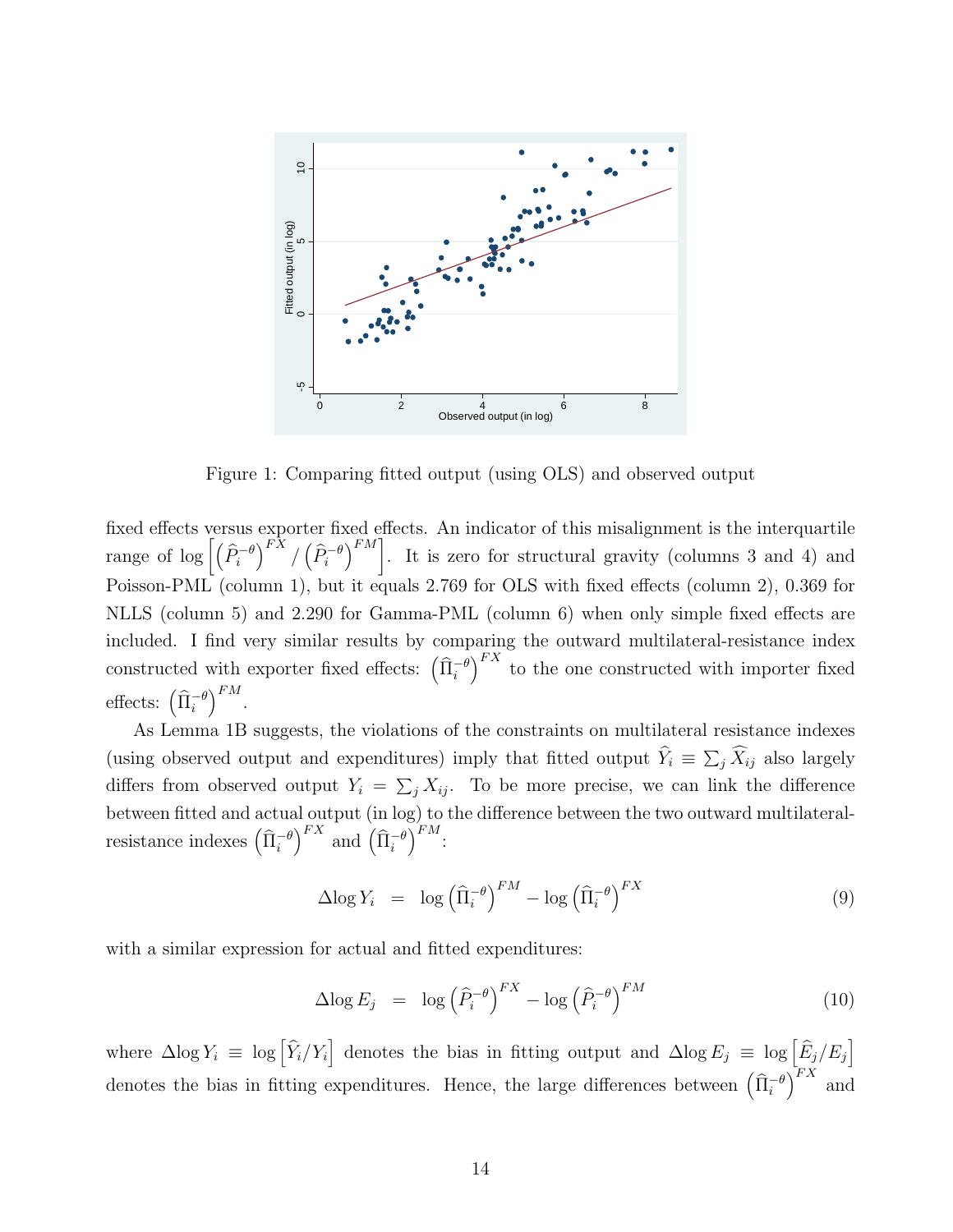$\left(\widehat{\Pi}_{i}^{-\theta}\right)^{FM}$  translate into equally large differences between fitted and actual output. This also illustrates the point of Lemma 1B: imposing equations (5) and (6) on the multilateral-resistance indexes implies that  $Y_i = Y_i$  and  $E_j = E_j$ .

| Dependent variable:     |                   | $\Delta$ log $Y_i$ |                   |                   | $\Delta$ log $E_i$ |         |
|-------------------------|-------------------|--------------------|-------------------|-------------------|--------------------|---------|
|                         | $\left( 1\right)$ | $\left( 2\right)$  | $\left( 3\right)$ | $\left( 4\right)$ | (5)                | (6)     |
| Log output              | 0.738             | $-0.069$           | 0.544             | 0.688             | $-0.083$           | 0.539   |
|                         | [0.065]           | [0.021]            | [0.066]           | [0.061]           | [0.014]            | [0.065] |
| First-stage gravity:    | OLS               | <b>NLLS</b>        | Gamma             | <b>OLS</b>        | <b>NLLS</b>        | Gamma   |
| Imposing MR constraints | No                | No                 | No                | No                | No                 | No      |
| Countries               | 94                | 94                 | 94                | 94                | 94                 | 94      |

Table 2: Do gravity equations inflate large countries?  $\Delta$ log Y,  $\Delta$ log E and country size:

*Notes*: OLS regressions; dependent variables:  $\Delta$ log Y<sub>i</sub> (see Equation 9) and  $\Delta$ log E<sub>i</sub> (see Equation 10); robust standard errors in brackets; all coefficients are significant at the 1% level; each column corresponds to a different specification of the gravity equation estimation in the first stage to construct  $\Delta \log Y_i$  and  $\Delta \log E_i$ . Note that the dependent variables  $\Delta$ log  $Y_i$  and  $\Delta$ log  $E_i$  equal zero when we use Poisson-PML to estimate gravity or when we impose MR constraints.

These differences are far from innocuous as the bias varies systematically with country size. For instance, OLS estimates inflate trade for large markets and reduce trade for small markets. This is illustrated in Figure 1: fitted output exceeds output for the largest countries (points above the diagonal line) and tends to be smaller than observed output for the smallest markets.<sup>20</sup> As shown in Table 2, regressing the bias  $\Delta$ log  $Y_i \equiv \log \hat{Y}_i - \log Y_i$  on observed output (in log) yields a coefficient that is large and significant for OLS and Gamma-PML (columns 1 and 3), which confirms that fitted output tends to be overinflated for larger economies. The coefficient is negative for NLLS (column 2). Similar results are obtained for  $\Delta$ log  $E_i$ .

Concretely, this means that importer and exporter fixed effects tend to be biased downward for large countries and upward for small countries. These biases have important implications for multilateral-resistance indexes. With OLS and Gamma-PML, the inward multilateralresistance term  $(\hat{P}_i^{-\theta})^{FM}$  and the outward multilateral-resistance term  $(\hat{\Pi}_i^{-\theta})^{FX}$  tend to be underestimated for large markets and overestimated for small markets. Table 3 illustrates this point:  $\log(\hat{P}_i^{-\theta})^{FM}$  is positively correlated with (log) output for Poisson-PML and structural gravity estimations (columns 1, 3 and 4). When OLS or Gamma-PML is used without imposing any constraint on multilateral-resistance indexes, it is slightly negatively correlated with log output (columns 2 and 6). If we instead use exporter fixed effects to construct  $\hat{P}_i^{-\theta}$ , these

<sup>&</sup>lt;sup>20</sup>I find the same results when I examine trade within each sector: these deviations are driven by market size rather than by per capita income or other country characteristics.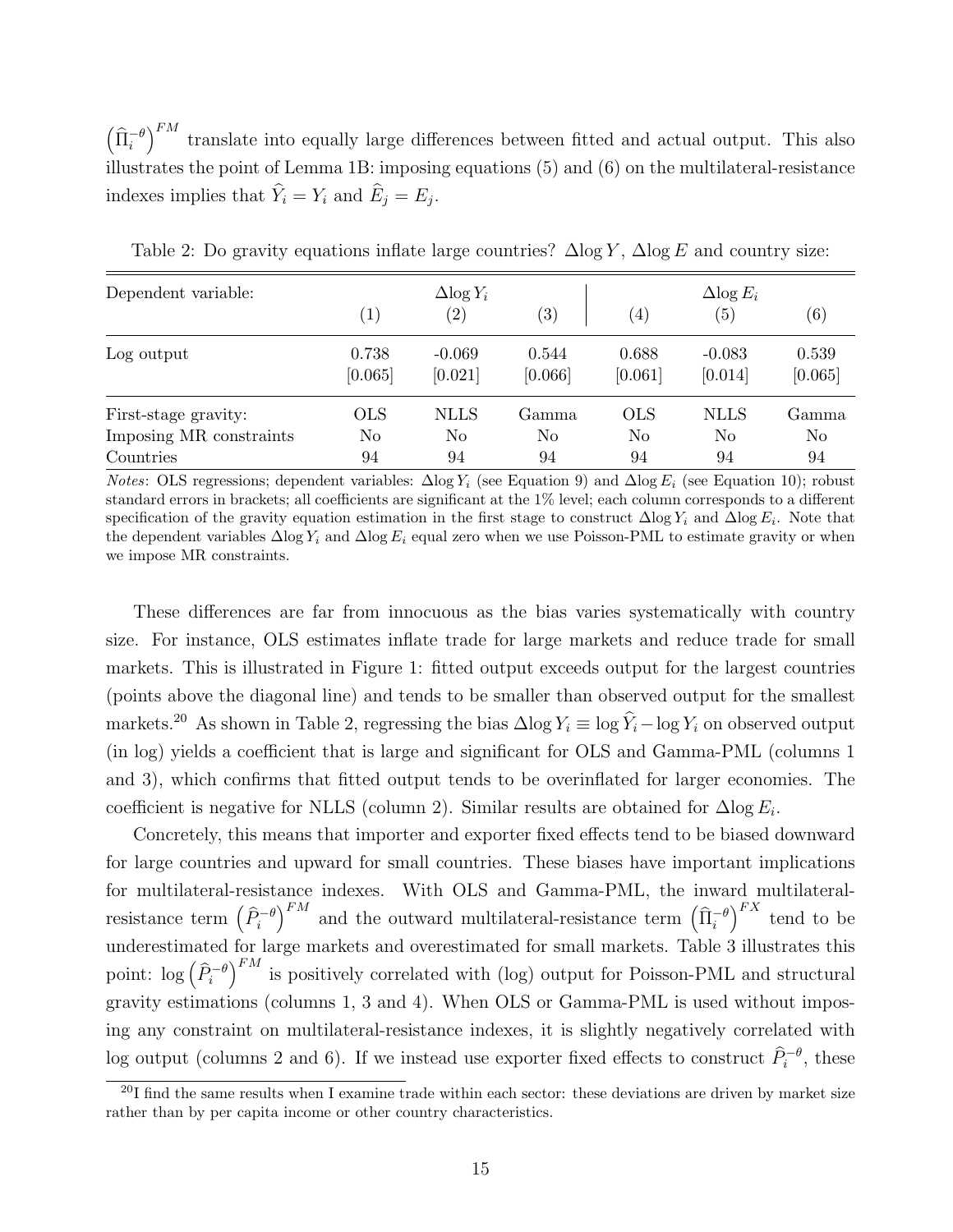results are reversed for OLS and Gamma-PML, with much larger correlations with market size than with other specifications (columns  $7$  and  $9$ ).<sup>21</sup>

| Dependent Var: | $\log\left(\widehat{P}_{i}^{-\theta}\right)^{FM}$ |                     |                   |                      |                  |                  | $\log\left(\widehat{P}_{i}^{-\theta}\right)^{FX}$ |                  |                  |
|----------------|---------------------------------------------------|---------------------|-------------------|----------------------|------------------|------------------|---------------------------------------------------|------------------|------------------|
|                | $\left( 1\right)$                                 | $\left( 2\right)$   | $\left( 3\right)$ | (4)                  | (5)              | (6)              | (7)                                               | (8)              | (9)              |
| Log output     | 0.263<br>[0.018]                                  | $-0.096$<br>[0.028] | 0.228<br>[0.045]  | 0.369<br>[0.049]     | 0.345<br>[0.043] | 0.039<br>[0.023] | 0.591<br>[0.048]                                  | 0.262<br>[0.034] | 0.578<br>[0.056] |
| First-stage    | PPML                                              | $_{\rm OLS}$        | $OLS+MR$          | <b>SILS</b>          | NLLS             | GPML             | <b>OLS</b>                                        | NLLS             | <b>GPML</b>      |
| MR constraints |                                                   | No                  | Yes               | $\operatorname{Yes}$ | No               | No               | No                                                | No               | No               |
| Countries      | 94                                                | 94                  | 94                | 94                   | 94               | 94               | 94                                                | 94               | 94               |

Table 3: Regressing constructed inward MR indexes on observed output

Notes: OLS regressions; dependent variable: log inward MR based on importer fixed effects (columns 1 to 6) or exporter fixed effects (columns 7 to 9); robust standard errors in brackets; all coefficients are different from zero at a 1% significance level except in column (6); each column corresponds to a different specification of the gravity equation estimation in the first stage to construct the inward multilateral resistance index.

Tables 2 and 3 focus on correlations between market size and either  $\Delta$ log  $Y_i$ ,  $\Delta$ log  $E_i$  or  $\hat{P}_i^{-\theta}$  to illustrate the differences between specifications, but similar results are obtained if per capita income or other country characteristics are substituted for market size. In light of these results, one should be wary of trade costs coefficients and should be cautious in interpreting multilateral-resistance indexes with an estimator other than Poisson-PML if structural gravity constraints are not imposed. Imposing these constraints or using Poisson-PML appear to be good practices especially when the multilateral-resistance indexes are used in a second step for other empirical purposes (e.g., to explain wages, as in Redding and Venables 2004, or final demand, as in Caron *et al.* 2014). There are still large differences in coefficients among Poisson-PML and other specifications that do impose the full structure. It is beyond the scope of the paper to argue for a specific estimator, but Poisson-PML seems particularly appealing because structural gravity constraints are automatically satisfied and the method is easy to implement.

# 6 Concluding remarks

This paper shows that Poisson-PML regressions exhibit interesting properties that can be particularly useful for the estimation of gravity equations for trade flows. Specifically, the estimation of gravity with Poisson-PML and exporter and importer fixed effects is consistent

<sup>&</sup>lt;sup>21</sup>The results presented in Table 2 focus on the inward multilateral-resistance index  $\hat{P}_i^{-\theta}$  but the same results hold for the outward multilateral-resistance index  $\widehat{\Pi}_i^{-\theta}$ .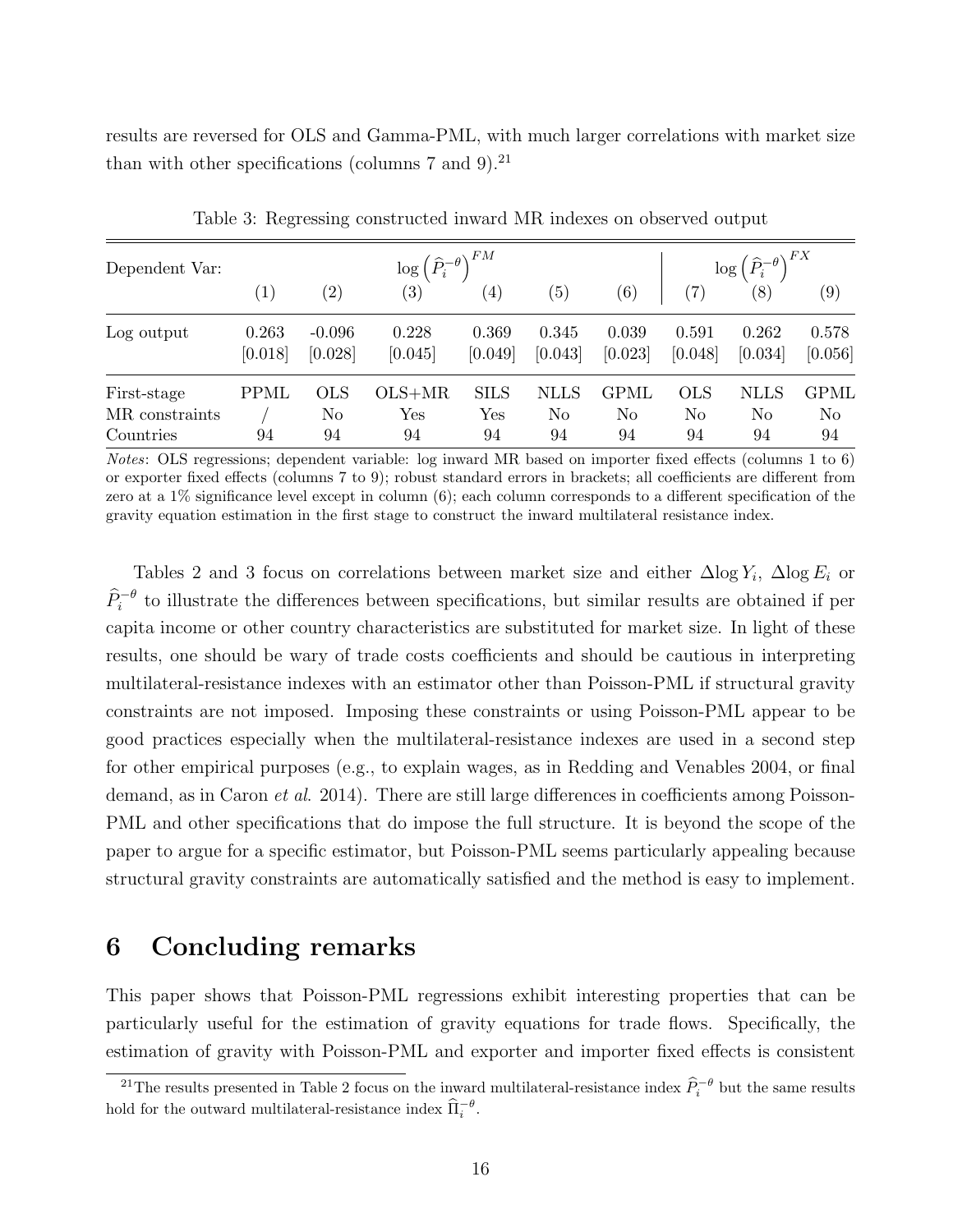with a more structural approach (as in Anderson and van Wincoop, 2003) that imposes further restrictions on exporter and importer terms ("multilateral resistance" indexes). Furthermore, the inclusion of exporter and importer fixed effects in the Poisson-PML estimation of gravity implies that fitted output and expenditures (defined as the sum of fitted outward and inward trade flows for each country) perfectly match observed output and expenditures, respectively. This property is unique to the Poisson-PML estimator.

When other estimators are used, estimating gravity with simple fixed effects is no longer consistent with the structural gravity framework defined by Anderson and Van Wincoop (2003), unless multilateral-resistance indexes are redefined using fitted output and expenditures instead of observed output and expenditures. In practice, however, there are large differences between observed output and fitted output implied by gravity equations with simple fixed effects, especially with OLS and Gamma-PML: total output and expenditures are biased upward for large economies and downward for smaller economies. Similarly, inward and outward multilateralresistance indexes appear to be biased with OLS and Gamma-PML, with the sign of the bias depending on market size and on whether these indexes are constructed using importer or exporter fixed effects. Given these results, one should put more trust in specifications of gravity equations where either Poisson-PML is used or the full gravity structure is imposed.

## References

- [1] Anderson, James E. and Eric van Wincoop (2003), "Gravity with Gravitas: A Solution to the Border Puzzle," American Economic Review, vol. 93(1), pages 170-192, March.
- [2] Anderson (2011) "The Gravity Model", Annual Review of Economics, Vol. 3, pp. 133-160.
- [3] Anderson, James E. and Yoto V. Yotov (2010) "The Changing Incidence of Geography", American Economic Review, 100, 2157-86.
- [4] Anderson, James E. and Yoto V. Yotov (2012) "Gold Standard Gravity", NBER Working Paper 17835.
- [5] Arvis, Jean-Francois and Ben Shepherd (2013) "The Poisson quasi-maximum likelihood estimator: a solution to the 'adding up' problem in gravity models" *Applied Economics Letters*, vol. 20(6), pages 515-519.
- [6] Balistreri, Edward J. and Hillberry, Russell H. (2007), "Structural estimation and the border puzzle," Journal of International Economics, vol. 72(2), pages 451-463.
- [7] Balistreri, Edward J., Hillberry, Russell H. and Rutherford, Thomas F., (2011), "Structural estimation and solution of international trade models with heterogeneous firms," Journal of International Economics, vol. 83(2), pages 95-108.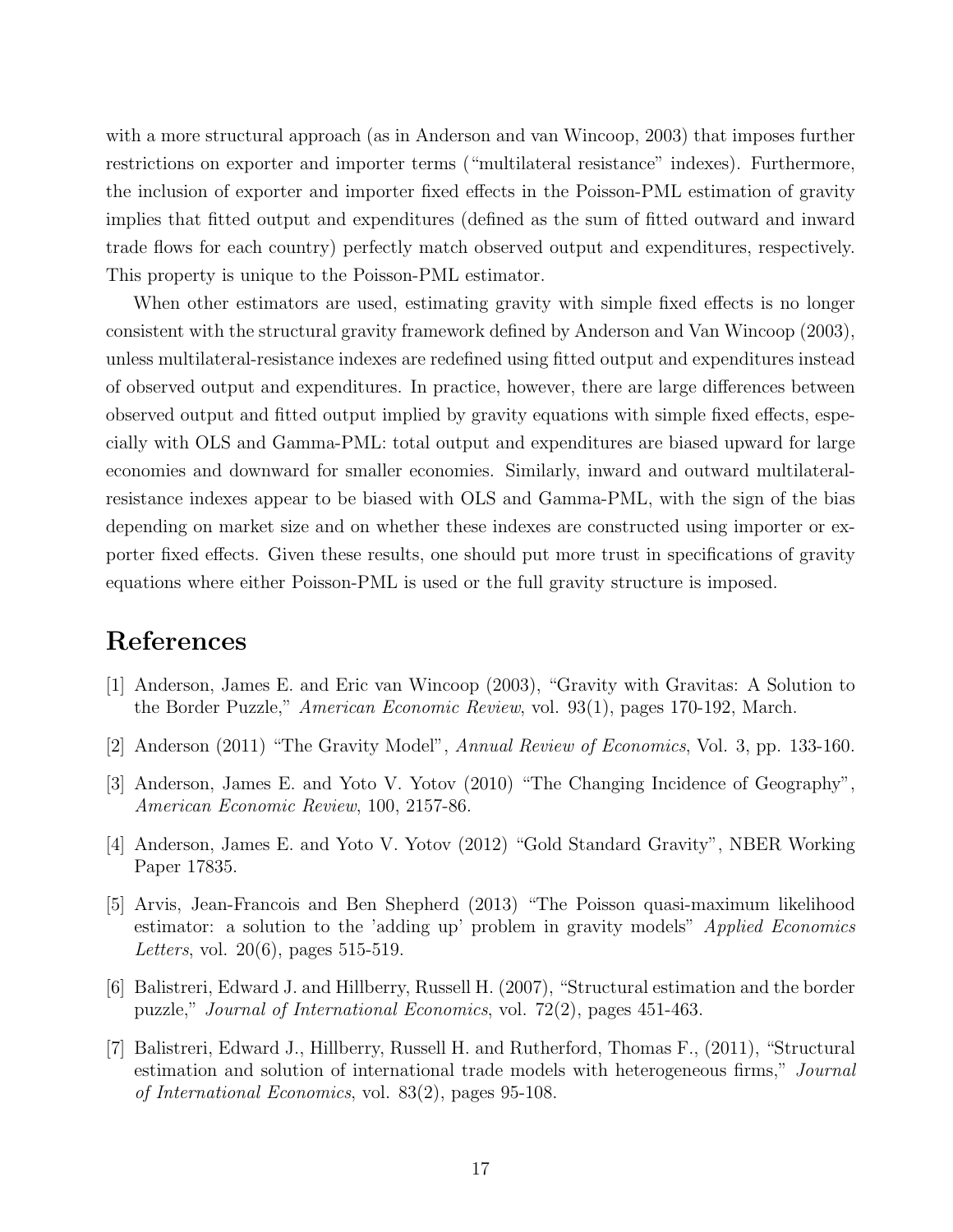- [8] Caliendo, Lorenzo and Fernando Parro (2011), "Estimates of the Trade and Welfare Effects of NAFTA", forthcoming in the Review of Economic Studies.
- [9] Caron, Justin, Thibault Fally and James Markusen (2014), "International Trade Puzzles: A Solution Linking Production and Preferences", the *Quarterly Journal of Economics*, August 2014.
- [10] Chaney, Thomas (2008), "Distorted Gravity: The Intensive and Extensive Margins of International Trade," American Economic Review, vol. 98(4), pages 1707-21, September.
- [11] Costinot, Arnaud, Dave Donaldson and Ivana Komunjer (2012) "What Goods Do Countries Trade? A Quantitative Exploration of Ricardo's Ideas", Review of Economic Studies, 2012, vol. 79, issue 2, pp. 581-608.
- [12] Eaton, Jonathan and Samuel Kortum (2002), "Technology, Geography, and Trade", Econometrica 70, 1741-1779.
- [13] Evenett, S. and W. Keller (2002) "On Theories Explaining the Gravity Equation", Journal of Political Economy, 110:281-316.
- [14] Fally, Thibault, Rodrigo Paillacar and Cristina Terra (2010), "Economic geography and wages in Brazil: Evidence from micro-data," Journal of Development Economics, Elsevier, vol. 91(1), pages 155-168, January
- [15] Fieler, Ana Cecilia (2011), "Non-Homotheticity and Bilateral Trade: Evidence and a Quantitative Explanation", Econometrica, volume 79, issue 4, p. 1069-1101.
- [16] Feenstra, Robert (2004), Advanced International Trade, Princeton University Press.
- [17] French, Scott (2014), "The Composition of Trade Flows and the Aggregate Effects of Trade Barriers", working paper
- [18] Gourieroux, C. Monfort, A. and Trognon, A. (1984) "Pseudo Maximum Likelihood Methods: Applications to Poisson Models" Econometrica, Vol. 52, No. 3, pp. 701-720
- [19] Head, K., and T. Mayer (2014) "Gravity Equations: Workhorse, Toolkit, and Cookbook", Handbook of International Economics Vol. 4, eds. Gopinath, Helpman, and Rogoff.
- [20] Harrigan, James (1996), "Openness to trade in manufactures in the OECD," Journal of International Economics, Elsevier, vol. 40(1-2), pages 23-39, February.
- [21] Helpman, Elhanan, Marc J. Melitz and Yona Rubinstein (2008) "Estimating Trade Flows: Trading Partners and Trading Volumes", Harvard University, Quarterly Journal of Economics, 123: 441-487.
- [22] Lai, Huiwen and Trefler, Daniel (2002) "The Gains from Trade with Monopolistic Competition: Specification, Estimation, and Mis-Specification", NBER Working Paper No. 9169.
- [23] Narayanan, Badri G. and Terrie L. Walmsley (2008) "Global Trade, Assistance, and Production: The GTAP 7 Data Base", Center for Global Trade Analysis, Purdue University.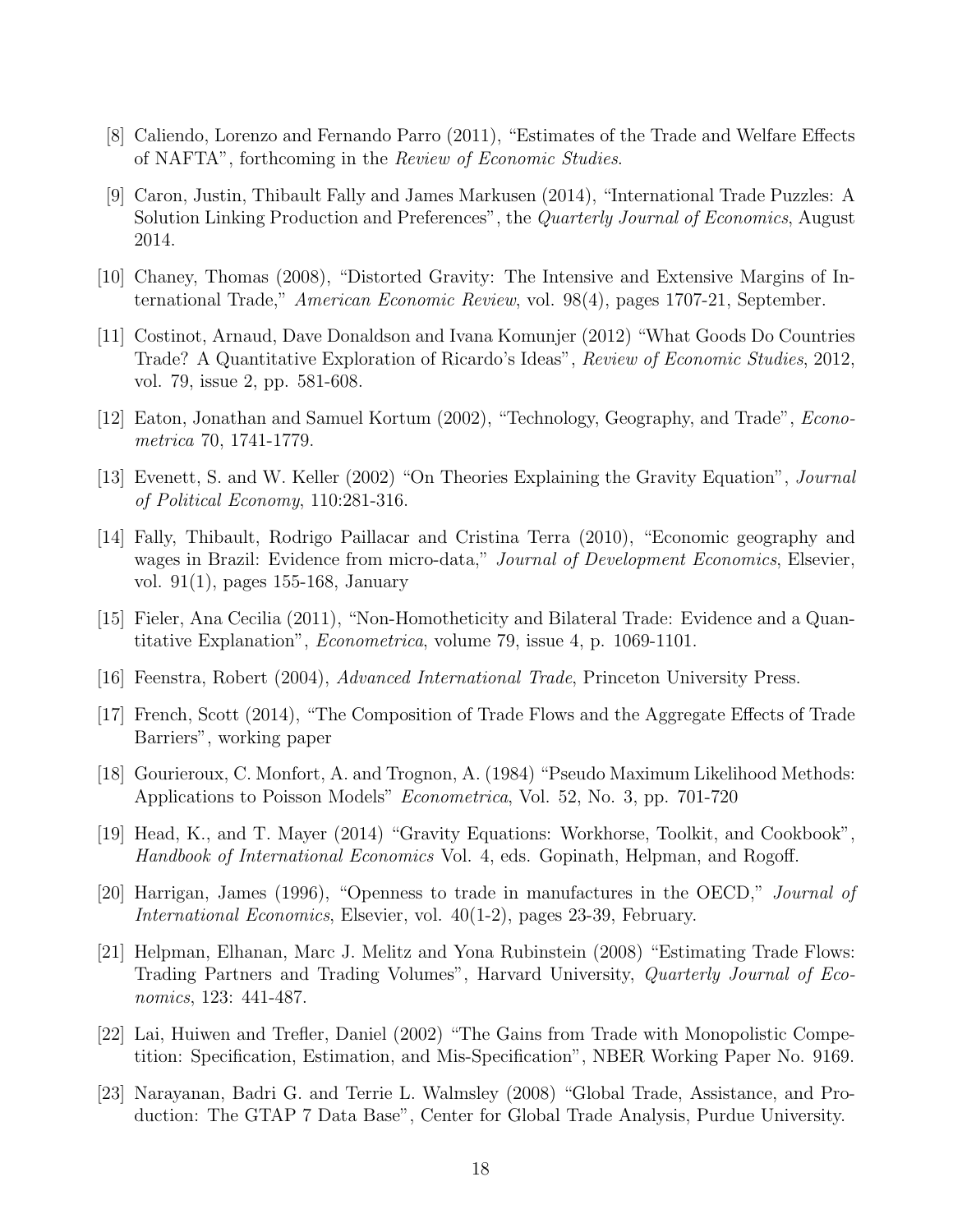- [24] Redding, S. and A.J.Venables (2004). "Economic geography and international inequality," Journal of International Economics 62(1): 53-82.
- [25] Santos Silva, J. and S. Tenreyro (2006) "The Log of Gravity", Review of Economics and Statistics Vol. 88, No. 4, Pages 641-658.
- [26] Santos Silva, J. and S. Tenreyro (2010), "On the existence of the maximum likelihood estimates in Poisson regression," Economics Letters, vol. 107(2), pages 310-312.
- [27] Santos Silva, J. and S. Tenreyro (2011) "Further simulation evidence on the performance of the Poisson pseudo-maximum likelihood estimator," Economics Letters, vol. 112(2), p 220-222.
- [28] Tinbergen, Jan (1962) Shaping the World Economy: Suggestions for an International Economic Policy, New York: The Twentieth Century Fund.

## Appendix A: Proofs of propositions

Before proving the two lemmas and propositions from the main text, Lemma 3 (below) formally states the equivalence between separability with adding-up constraints and "structural gravity" (see Section 2 on the theory background):

Lemma 3: Suppose that trade flows satisfy:

$$
\log X_{ij} = e_i - \theta \log D_{ij} + m_j \tag{11}
$$

such as  $\theta$  is a constant parameter,  $e_i$  is invariant across importers and  $m_j$  is invariant across importers j. Suppose also that output and expenditures are consistent with the sum of outward and inward trade flows:  $Y_i = \sum_j X_{ij}$  and  $E_j = \sum_i X_{ij}$ . There exists a unique pair of variables  $P_i$  and  $\Pi_i$  (with  $P_0 = 1$ ) such that  $X_{ij}$  is consistent with the "structural gravity" framework.

#### Proof of Lemma 3:

Suppose that  $X_{ij}$  can be written as a function of exporter and importer effects as well as bilateral trade costs:

$$
X_{ij} = \exp\left[e_i + \log D_{ij}^{-\theta} + m_j\right]
$$

Suppose also that output and expenditures are defined by  $Y_i \equiv \sum_j X_{ij}$  and  $E_j \equiv \sum_i X_{ij}$ . These two equalities can be rewritten as:

$$
\begin{cases}\n\sum_{j} \exp\left[e_i + \log D_{ij}^{-\theta} + m_j\right] & = Y_i \\
\sum_{i} \exp\left[e_i + \log D_{ij}^{-\theta} + m_j\right] & = E_j\n\end{cases}
$$

or equivalently:

$$
\begin{cases}\n\sum_{j} D_{ij}^{-\theta} E_0 \exp(m_j) = E_0 Y_i \exp(-e_i) \\
\sum_{i} D_{ij}^{-\theta} E_0^{-1} \exp(e_i) = E_0^{-1} E_j \exp(-m_j)\n\end{cases}
$$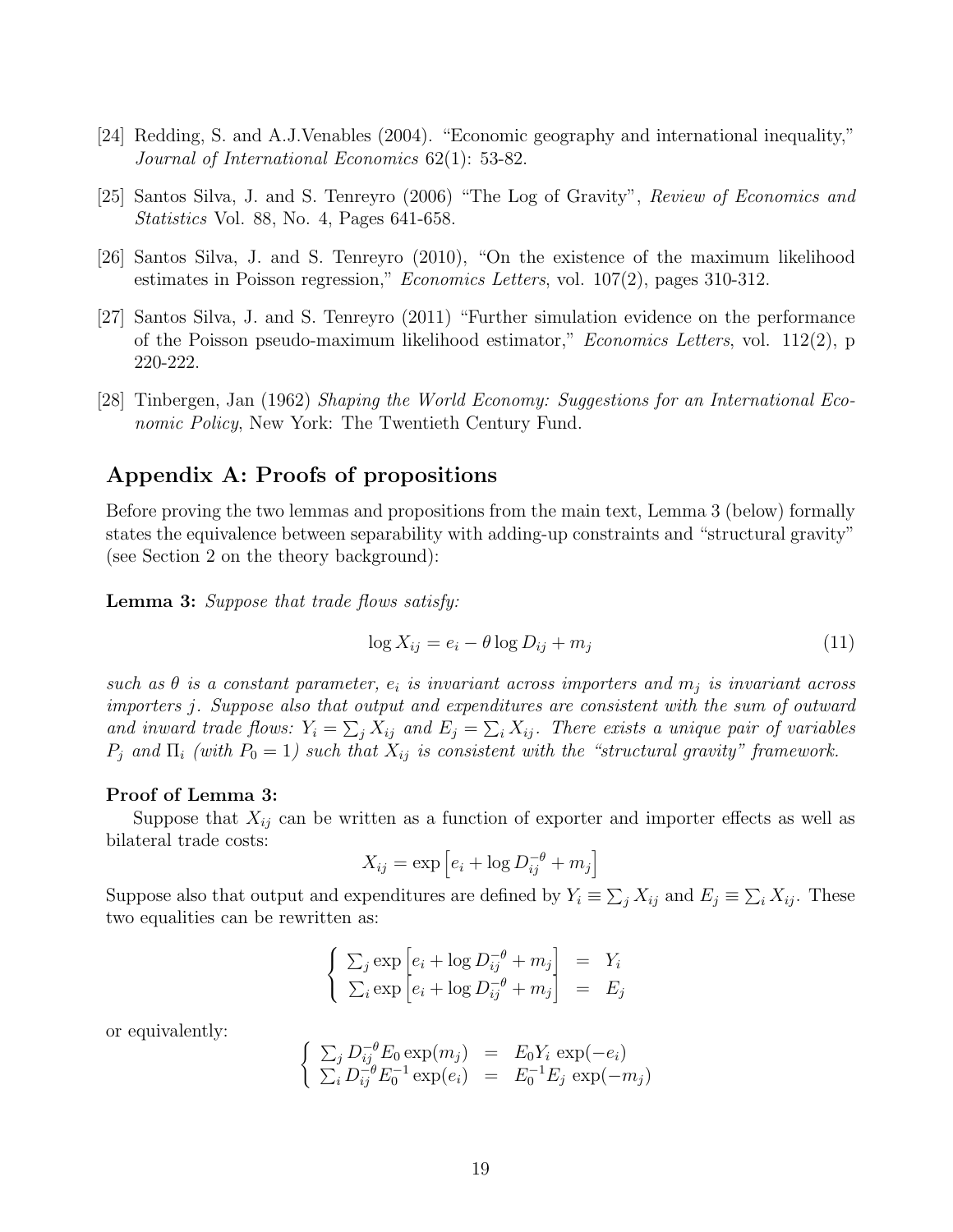After defining  $P_j^{-\theta} \equiv E_0^{-1} E_j \exp(-m_j)$  and  $\Pi_i^{-\theta} \equiv E_0 Y_i \exp(-e_i)$ , and incorporating into the previous two equations, we obtain equations (2) and (3):

$$
\sum_{j} D_{ij}^{-\theta} \frac{E_j}{P_j^{-\theta}} = \Pi_i^{-\theta} \quad \text{and} \quad \sum_{i} D_{ij}^{-\theta} \frac{Y_i}{\Pi_i^{-\theta}} = P_j^{-\theta} \tag{12}
$$

This proves that  $\Pi_i^{-\theta}$  and  $P_j^{-\theta}$  are solutions of equations (2) and (3). Moreover, we can check that  $P_0^{-\theta} = 1$  for  $j = 0$ .

We still need to prove *uniqueness*: for a given set of trade costs  $D_{ij}^{-\theta}$ , output  $Y_i$  and expenditures  $E_j$ , the solution in  $P_j^{-\theta}$  and  $\Pi_i^{-\theta}$  to equations (2) and (3) is unique, up to the normalization  $P_0^{-\theta} = 1$ .

Suppose that  $\Pi_i^{-\theta}$  and  $P_j^{-\theta}$ , as well as  $(\Pi_i')^{-\theta}$  and  $(P_j')^{-\theta}$  are two solutions to equations (2) and (3). Let us define  $x_i$  as the ratio of  $(\Pi'_i)^{-\theta}$  to  $\Pi_i^{-\theta}$  and  $y_j$  as the ratio of  $(P'_j)^{-\theta}$  to  $P_j^{-\theta}$ . To prove that the solution is unique, we need to show that  $x_i = 1$  and  $y_j = 1$  for all i and j.

Using equation (3), we can re-write  $y_j$  as:

$$
y_j = \frac{\sum_i Y_i D_{ij}^{-\theta} (\Pi_i')^{\theta}}{\sum_i Y_i D_{ij}^{-\theta} \Pi_i^{-\theta}}
$$

Given that  $x_i$  is defined as the ratio of  $(\Pi'_i)^{-\theta}$  to  $\Pi_i^{-\theta}$ , we can rewrite  $y_j$  as an average of  $1/x_i$ with weights  $Y_i D_{ij}^{-\theta} \Pi_i^{\theta}$ :

$$
y_j = \frac{\sum_i Y_i D_{ij}^{-\theta} \Pi_i^{\theta} \left(\frac{1}{x_i}\right)}{\sum_i Y_i D_{ij}^{-\theta} \Pi_i^{\theta}}
$$

Similarly, we can express  $x_i$  as a weighted average of  $1/y_j$ :

$$
x_j = \frac{\sum_i E_j D_{ij}^{-\theta} P_j^{\theta} \left(\frac{1}{y_j}\right)}{\sum_j E_j D_{ij}^{-\theta} P_j^{\theta}}
$$

Let us now proceed by contradiction and suppose that  $y_i$  differs from unity for at least one country. Since  $y_0 = 1$  for  $j = 0$  with our normalization, it means that the y's are strictly different between at least two countries j. Let us denote the minimum value by  $y^* = \min_j \{y_j\}.$ If there are at least two  $y_j$  with strictly different values, the same holds for  $1/y_j$  and there is at least one country j for which  $1/y_j < 1/y^*$ . Since  $x_i$  is a weighted average of all the  $1/y_j$ 's, it implies that all  $x_i$ 's are strictly smaller than  $1/y^*$ . This inequality is strict as long as the weights  $E_j D_{ij}^{-\theta} P_j^{\theta}$  are all strictly positive, which is implicitly assumed here (zero weights for country  $j$  would imply zero inward trade for country  $j$ ).

Since all  $x_i$ 's are strictly smaller than  $1/y^*$ , we obtain that  $\min_i \frac{1}{x_i}$  $\frac{1}{x_i}$  is strictly larger than  $y^*$ . In turn, since all y's correspond to a weighted average of  $1/x_i$ 's, we obtain that  $y_i$  is strictly larger than  $y^*$  for all i. The strict inequality contradicts the assumption that the lower bound  $y^*$  is reached for at least one country and that at least two values of y differ. It proves that  $y_i = 1$  for all j, and we can also conclude that  $x_i = 1$ .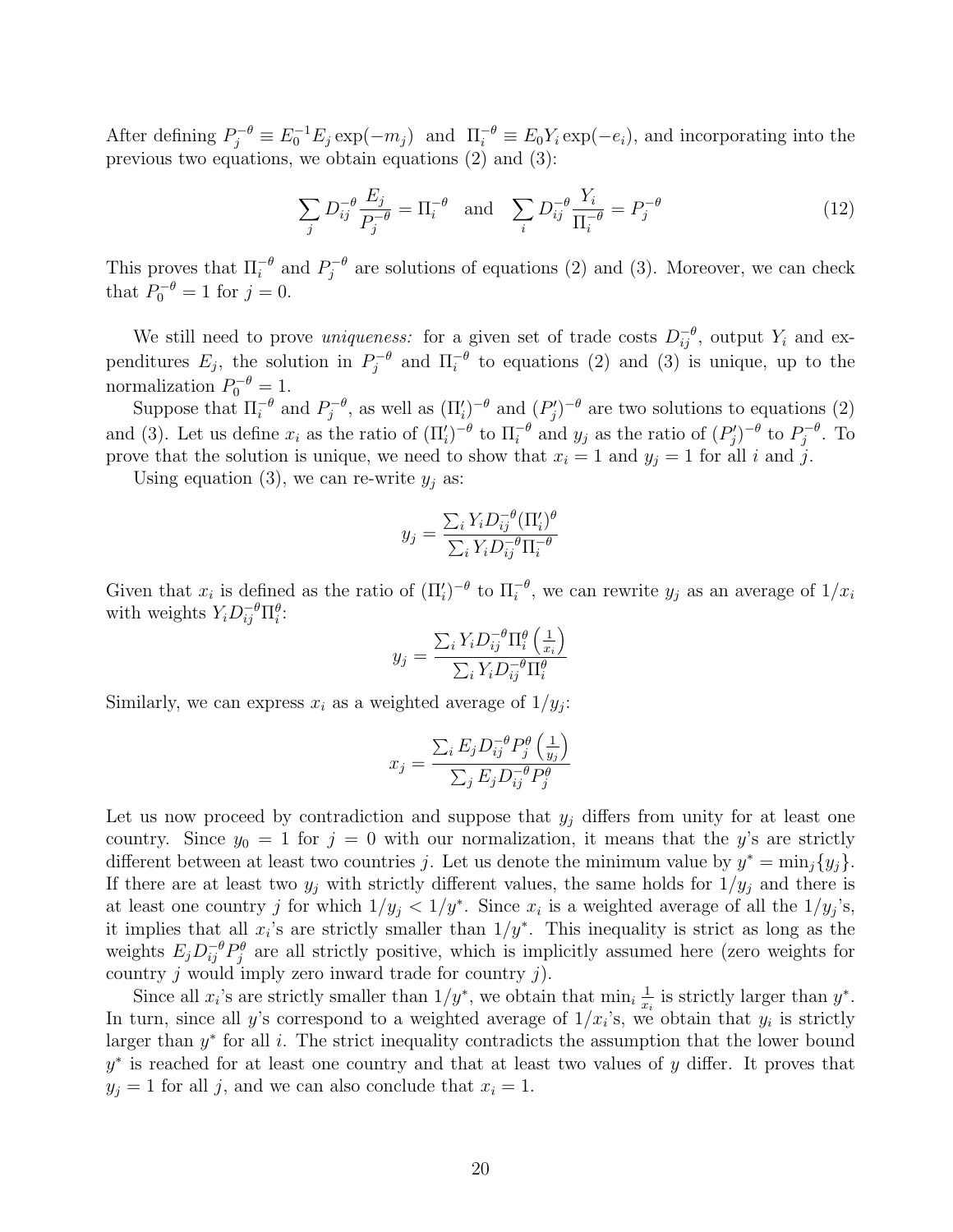#### Proof of Lemma 1A:

Let us denote:

$$
\widehat{X}_{ij} = \exp\left[\widehat{e}_i + \log \widehat{D_{ij}}^{\theta} + \widehat{m}_j\right]
$$

where hats refer to the fitted variable in the gravity equation (4) estimated with fixed effects. We define fitted output and fitted expenditures by  $Y_i \equiv \sum_j X_{ij}$  and  $E_j \equiv \sum_i X_{ij}$ .

The proof of Lemma 1A follows exactly the same steps as the proof of Lemma 3 by using fitted trade, fitted output and fitted expenditures, where the solution of equations (7) and (8) would be the same as for Lemma 3 (above) using fitted expenditures and fixed effects:

$$
\widetilde{P_j^{-\theta}} \equiv \widehat{E}_0^{-1} \widehat{E}_j \exp(-\widehat{m}_j) \quad \text{and} \quad \widetilde{\Pi_i^{-\theta}} \equiv \widehat{E}_0 \widehat{Y}_i \exp(-\widehat{e}_i)
$$

instead of  $P_j^{-\theta} \equiv E_0^{-1} E_j \exp(-m_j)$  and  $\Pi_i^{-\theta} \equiv E_0 Y_i \exp(-e_i)$ .

Given fitted output, fitted expenditures and fitted expenditures, we can show that  $P_j^{-\theta}$  and  $\Pi_i^{-\theta}$  are the unique solutions. The proof is the same as above in Lemma 3 using fitted values.

#### Proof of Lemma 1B:

The proof is again similar to Lemma 3 (above in Appendix) and Lemma 1A. Let us denote:

$$
\widehat{X}_{ij} = \exp\left[\widehat{e}_i + \log \widehat{D_{ij}}^{\theta} + \widehat{m}_j\right]
$$

where the hats refer to estimated coefficients. If we use observed output  $Y_i$  and observed expenditures  $E_j$  to define  $P_j^{-\theta} \equiv E_0^{-1} E_j \exp(-\widehat{m}_j)$  and  $\Pi_i^{-\theta} \equiv E_0 Y_i \exp(-\widehat{e}_i)$ , the above equation becomes:

$$
\widehat{X}_{ij} = \frac{Y_i}{\widehat{\Pi_i^{-\theta}}} \widehat{D_{ij}^{-\theta}} \frac{E_j}{\widehat{P_j^{-\theta}}}
$$

where  $\Pi_i^{-\theta}$  and  $P_j^{-\theta}$  replace fixed effects.

In the estimation, imposing  $\sum_j X_{ij} = Y_i$  and  $\sum_i X_{ij} = E_j$  is equivalent to imposing:

$$
\begin{cases}\n\sum_{j} \frac{Y_i}{\overline{\Pi_i} - \theta} \overline{D_{ij} - \theta} \frac{E_j}{\overline{P_j} - \theta} = Y_i \\
\sum_{i} \frac{Y_i}{\overline{\Pi_i} - \theta} \overline{D_{ij} - \theta} \frac{E_j}{\overline{P_j} - \theta} = E_j\n\end{cases}
$$

which, in turn, is equivalent to the constraints  $(5)$  and  $(6)$ :

$$
\begin{cases}\n\sum_{j} \widehat{D_{ij}} \frac{E_j}{\widehat{P_j} - \theta} = \widehat{\Pi_i}^{-\theta} \\
\sum_{i} \widehat{D_{ij}} \frac{Y_i}{\widehat{\Pi_i}^{-\theta}} = \widehat{P_j}^{-\theta}\n\end{cases}
$$

Again, the proof of uniqueness is the same as for Lemma 3 above.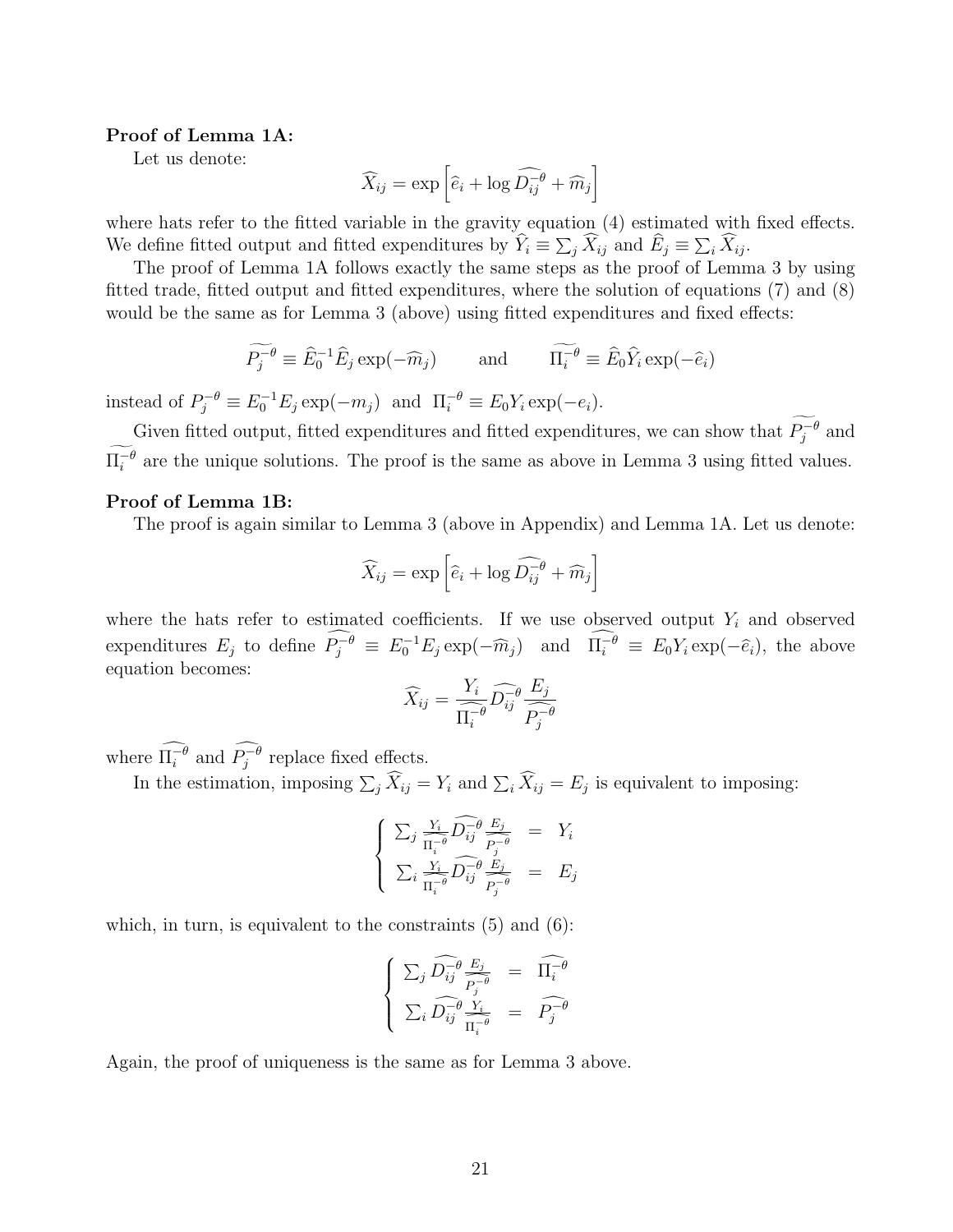#### Proof of Lemma 2:

As shown in Gourieroux, Monfort and Trognon (1984), the maximization of the log-likelihood associated with Poisson distributions yields simple first-order conditions and the solution is unique. They show that, if a variable  $y_i$  is regressed on a set of K variables  $x_i^{(k)}$  with  $k = 1, ..., K$ , the first-order conditions are:

$$
\sum_i x_i^{(k)} (y_i - \hat{y}_i) = 0
$$

for each variable k, where  $\hat{y}_i$  denotes the fitted value and takes the functional form:  $\hat{y}_i$  =  $\exp[\sum_k \hat{b}_k x_i^{(k)}]$  $\binom{\kappa}{i}$ .

When one of the independent variables  $x_i^{(k)}$  $i^{(k)}$  is a dummy variable  $D_i^A$  equal to one for a subset of observations  $i \in A$ , the first-order condition associated with this variable can be written:

$$
\sum_{i} D_i^A (y_i - \hat{y}_i) = \sum_{i \in A} (y_i - \hat{y}_i) = 0
$$

which also implies that the sum of fitted values equals the sum of observed values on this subset:  $\sum_{i\in A} y_i = \sum_{i\in A} \hat{y}_i$ . Using this result for the gravity equation, Lemma 2 is obtained by simply writing this first-order condition for exporter and importer fixed effects. When one of the independent variables is a dummy variable that takes the value 1 for a given exporter  $i$  and zero otherwise the first-order condition related to this dummy variable can be written:

$$
\sum_j (X_{ij} - \widehat{X}_{ij}) = 0
$$

which proves the first part of Lemma 2. The second part of Lemma 2 is obtained by looking at the first-order condition related to importer fixed effects when we include a dummy variable that takes the value 1 only for a given importer  $i$ .

Proof of Proposition 1: Proposition 1 follows from Lemma 1B using the additional result that  $Y_i = Y_i$  and  $E_j = E_j$  when Poisson-PML is used (Lemma 2).

**Proof of Proposition 2:** To prove Proposition 2, I use of the following lemma which provides a simple characterization of PML estimators from the linear-exponential family:

**Lemma 4:** With a PML estimator from the linear-exponential family, the average  $\bar{y} \equiv \frac{1}{N}$  $\frac{1}{N} \sum_i y_i$ is the fitted value when regressing the dependent variable  $y_i$  on a constant term. Conversely, if a PML estimator always yields the average as the fitted value of a regression on a constant term, then this estimator is from the linear-exponential family.

#### Proof of Lemma 4:

Let us denote by  $\log f(y, \lambda)$  the log-likelihood function and by  $\varphi(y, \lambda) = \frac{\partial \log f}{\partial \log \lambda}$  its first derivative w.r.t  $\lambda$ . The linear-exponential family of PML estimators corresponds to the special case where:

$$
\varphi(y,\lambda) = g(\lambda) \cdot (y - \lambda)
$$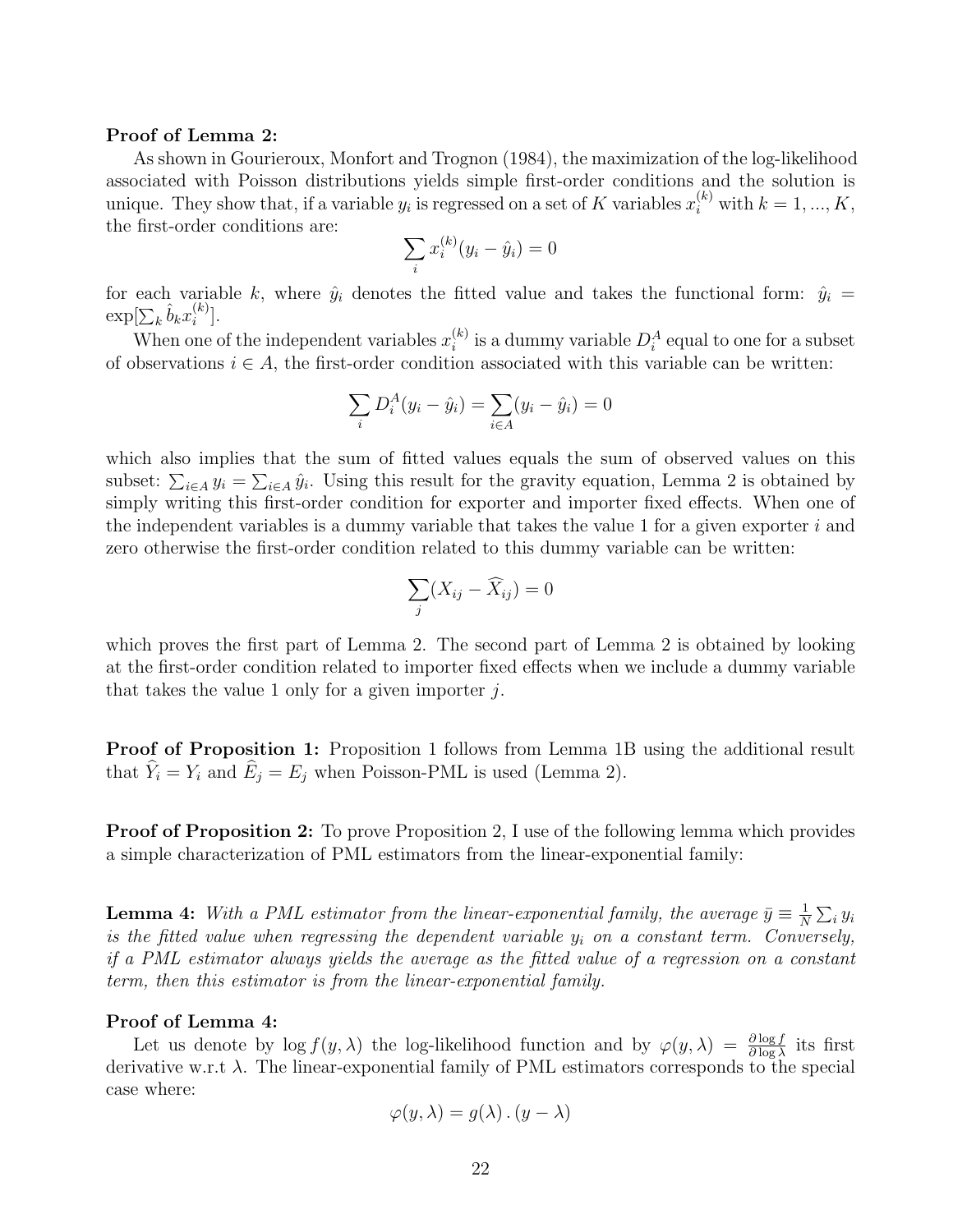(see Gourieroux *et al.* 1984).<sup>22</sup> With this family of estimators, it is simple to verify that the average  $\bar{y} \equiv \frac{1}{N}$  $\frac{1}{N}\sum_i y_i$  satisfies the first-order condition associated with the constant term since we would have:

$$
\sum_{i=1}^{N} \varphi(y_i, \bar{y}) = \sum_{i=1}^{N} g(\bar{y})(y_i - \bar{y}) = g(\bar{y}) \sum_{i=1}^{N} (y_i - \bar{y}) = 0
$$

The reciprocal part of Lemma 4 is also useful to prove Proposition 2. It mirrors Theorem 2 in Gourieroux *et al.* (1984) stating that strongly-consistent PML estimators are necessarily from the linear-exponential family.

Suppose that, for a PML-estimator, the average  $\bar{y}$  is always the fitted value when regressing  $y_i$  on a constant term. The primary goal is to prove that  $\varphi(\lambda, y)$  is linear in y.

For any given pair  $(y, \lambda)$  with  $y > 0$  and  $\lambda > 0$ , and for *n* sufficiently large,  $y' \equiv \frac{n\lambda}{n-2} - \frac{2y}{n-1}$  $n-2$ is also positive. I apply the property for  $y_1 = y - \varepsilon$ ,  $y_2 = y + \varepsilon$  and  $y_i = \frac{n\lambda}{n-2} - \frac{2y}{n-2}$  $\frac{2y}{n-2}$  for all  $i = 3, ..., n$ . One can check that  $\lambda$  is the arithmetic average of the  $y_i$ 's and therefore we should have:

$$
\varphi(y-\varepsilon,\lambda)+\varphi(y+\varepsilon,\lambda)+(n-2)\varphi(\tfrac{n\lambda}{n-2}-\tfrac{2y}{n-2},\lambda)=0
$$

I apply again the above property to the same set of y's and  $\lambda$ 's with  $\varepsilon = 0$  instead. I obtain:

$$
2\varphi(y,\lambda) + (n-2)\varphi\left(\frac{n\lambda}{n-2} - \frac{2y}{n-2}, \lambda\right) = 0
$$

Combining with the previous equation, we obtain:

$$
\varphi(y,\lambda)=\frac{\varphi(y-\varepsilon,\lambda)+\varphi(y+\varepsilon,\lambda)}{2}
$$

which is true for any  $\lambda$  and  $y > 0$  and any small enough  $\varepsilon > 0$ . Further assuming that q is twice differentiable in y with a continuous second derivative, the above equality implies that  $g$ is linear in y. Hence there exist two real functions  $g(\lambda)$  and  $h(\lambda)$  such that:

$$
\varphi(y,\lambda) = g(\lambda) y - h(\lambda)
$$

Since  $\varphi(y, \lambda) = 0$  for  $\lambda = y$ , we also obtain that  $h(\lambda) = q(\lambda)\lambda$  and  $\varphi(y, \lambda) = q(\lambda)(y - \lambda)$ .

#### Proof of Proposition 2 (continued):

Since the constant term is a dummy for the full set of observations, the assumptions in Proposition 2 implies that a PML estimator satisfying the adding-up properties also yields the arithmetic average as the fitted variable of a regression on a constant term. Hence, using Lemma 4, such an estimator is from the exponential family. The exponential family is however quite large (Gaussian, Poisson, Gamma, Binomial, etc.). Now, we need to show that only the Poisson-PML estimator satisfies the adding-up properties of Proposition 2.

More specifically, we need to show that the function  $q(\lambda)$  is constant and does not depend on  $\lambda$ . If  $g(\lambda)$  is constant, the estimator would then be equivalent to the Poisson-PML estimator.

<sup>&</sup>lt;sup>22</sup>Gourieroux *et al.* (1984) define the exponential family by  $f(y, \lambda) = \exp [A(\lambda) + B(y) + C(\lambda)y]$  where  $A(\lambda)$ has to satisfy:  $A'(\lambda) = -C'(\lambda)y$  (Property 1 in Gourieroux *et al.* 1984). These two definitions are equivalent.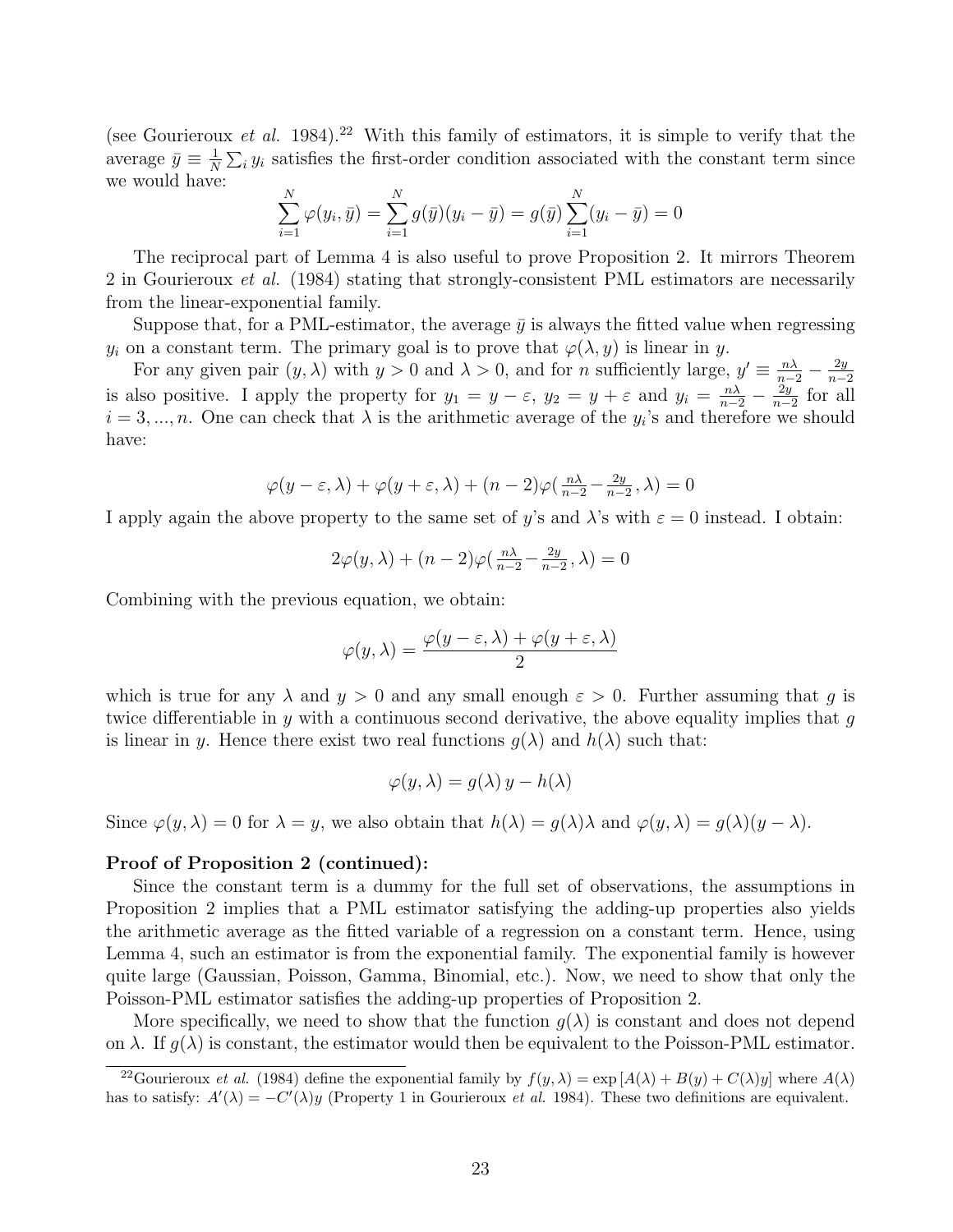We want to prove by contradiction that  $g'(\lambda) = 0$  for all  $\lambda > 0$ . To do so, suppose that  $g'(a) > 0$  for a given a (the proof works the same way if we assume instead that  $g'(a) < 0$ ). There exists b strictly greater than a but sufficiently close to a such as  $g'(\lambda) > 0$  and  $g(\lambda)$ is strictly increasing on  $\lambda \in [a, b]$ . Without loss of generality, we can also assume that  $g(\lambda)$ never equals zero on the segment  $[a, b]$ .<sup>23</sup> We then construct a dependent and an independent variable based on these two values  $a$  and  $b$ , and show that the first-order conditions imply a contradiction.

Given these two distinct values  $a$  and  $b$ , we define a dependent and an independent variable for four observations:

- Dependent variable:  $y_1 = y_2 = \frac{a+b}{2}$  $\frac{+b}{2}$ ,  $y_3 = a$  and  $y_4 = b$
- Independent variable:  $x_1 = x_3 = \log a$  and  $x_2 = x_4 = \log b$

Let us then regress y on x with two dummy variables: a dummy equal to one for the first two observations and a dummy equal to one for the last two observations (note that a constant term would be redundant). Let us denote by  $\lambda_i$  the predicted value for  $y_i$ , by  $\alpha$  the coefficient for  $x_i$ , by  $\gamma_{12}$  the coefficient for the dummy variable for the first two observations and by  $\gamma_{34}$ the coefficient for the dummy variable for the last two observations. The fitted values are then:

$$
\lambda_1 = \exp[\alpha \log a + \gamma_{12}] \qquad \qquad \lambda_2 = \exp[\alpha \log b + \gamma_{12}]
$$

$$
\lambda_3 = \exp[\alpha \log a + \gamma_{34}] \qquad \qquad \lambda_4 = \exp[\alpha \log b + \gamma_{34}]
$$

Given the assumptions made in Proposition 2, having a dummy for the first two observations implies that the sum of the fitted values equals the sum of the dependent variables for the first two observations:

$$
\exp[\alpha \log a + \gamma_{12}] + \exp[\alpha \log b + \gamma_{12}] = a + b
$$

Similarly, for the last two observations:

$$
\exp[\alpha \log a + \gamma_{34}] + \exp[\alpha \log b + \gamma_{34}] = a + b
$$

These two conditions imply that the coefficient for the dummy variable is the same for both subsets of observations:  $\gamma_{12} = \gamma_{34} \equiv \gamma$  and imply also that  $\lambda_1 = \lambda_3$  and  $\lambda_2 = \lambda_4$ .

The first-order condition for the dummy for the first two observations gives:

$$
g(\lambda_1)\left(\frac{a+b}{2} - \lambda_1\right) + g(\lambda_2)\left(\frac{a+b}{2} - \lambda_2\right) = 0\tag{13}
$$

In turn, the first-order condition for the dummy for the last two observations gives:

$$
g(\lambda_3)(a - \lambda_3) + g(\lambda_4)(b - \lambda_4) = 0 \tag{14}
$$

Taking the difference between the two conditions, and using the fact that  $\lambda_1 = \lambda_3$  and  $\lambda_2 = \lambda_4$ , we obtain:

$$
g(\lambda_1)\left(a-\frac{a+b}{2}\right)+g(\lambda_2)\left(b-\frac{a+b}{2}\right)=0
$$

<sup>&</sup>lt;sup>23</sup>Otherwise, we can restrict our attention on an interior segment  $[a', b']$  that satisfies this property.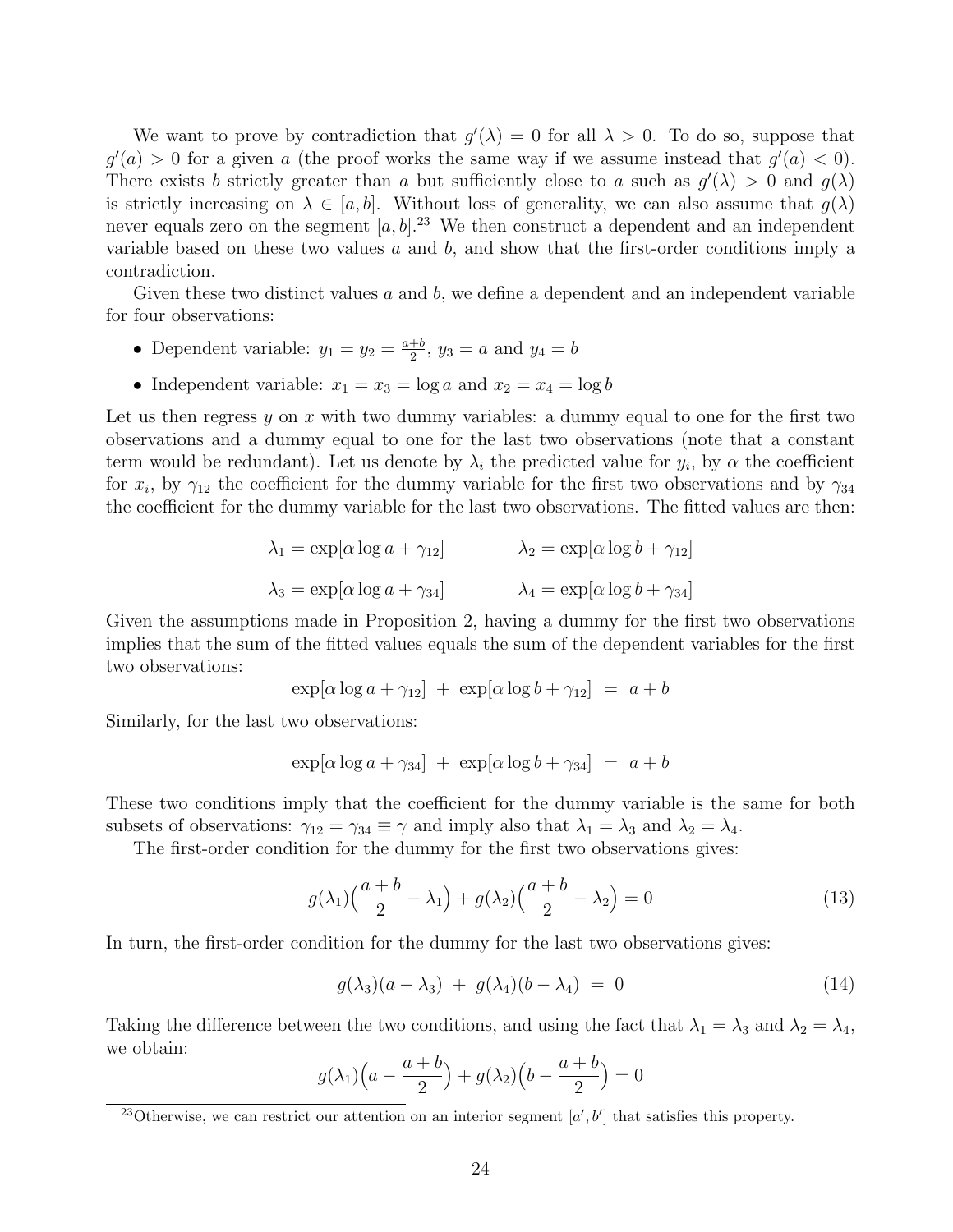which also implies that  $g(\lambda_1) = g(\lambda_2)$ . To obtain a contradiction, the next step is to show that the two fitted values  $\lambda_1$  and  $\lambda_2$  are distinct and lie on the [a, b] segment.

The first-order condition in  $\alpha$  (with  $\lambda_1 = \lambda_3$  and  $\lambda_2 = \lambda_4$ ) gives:

$$
(\log a) g(\lambda_1) \left(\frac{3a+b}{4} - \lambda_1\right) + (\log b) g(\lambda_2) \left(\frac{a+3b}{4} - \lambda_2\right) = 0
$$

while the sum of equations (13) and (14) gives:

$$
g(\lambda_1)\left(\frac{3a+b}{4}-\lambda_1\right)+g(\lambda_2)\left(\frac{a+3b}{4}-\lambda_2\right)=0
$$

Given that  $g(\lambda_1)$  and  $g(\lambda_2)$  are non-zero, these two equations imply the following fitted values:

$$
\lambda_1 = \frac{3a+b}{4}
$$
 and  $\lambda_2 = \frac{a+3b}{4}$ 

Hence, combining with the results above, we obtain that:  $g(\frac{3a+b}{4})$  $\frac{a+b}{4}) = g(\frac{a+3b}{4})$  $\frac{+3b}{4}$ ) which contradicts the strict monotonicity of q on the  $[a, b]$  segment.

## Appendix B: Estimation of gravity with missing values

What happens when internal trade flows are missing? Or, equivalently, when output data have missing observations? Internal trade flows are often imputed as the difference between output and total exports. Output data are largely available at the aggregate level but industry-level data are more scarce at the industry level for developing countries.

If internal trade flows are missing for country  $i$ , then total fitted trade flows (i.e. total fitted exports) perfectly match total observed exports when exporter fixed effects are included in a Poisson-PML estimation of gravity. The same result holds for imports when importer fixed effects are included. For each exporter i for which internal flows  $X_{ii}$  are missing, the Poisson-PML estimator imposes:

$$
\sum_{j, j \neq i} \widehat{X}_{ij} = \sum_{j, j \neq i} X_{ij} = X_i^{tot} \quad \text{and} \quad \sum_{j, j \neq i} \widehat{X}_{ji} = \sum_{j, j \neq i} X_{ji} = M_i^{tot}.
$$

We could then use fixed effects estimates  $\hat{e}_i$  and  $\hat{m}_i$  and trade costs estimates  $D_{i\&}^{-\theta}$  to infer missing internal trade flows  $\widehat{X}_{ii}$  and then reconstruct output and expenditures as:  $\widehat{Y}_i \equiv \widehat{X}_{ii} +$  $X_i^{tot} = \sum_j \widehat{X}_{ij}$  and  $\widehat{E}_i \equiv \widehat{X}_{ii} + M_i^{tot} = \sum_j \widehat{X}_{ji}$ . Using Lemma 1A, inferred trade flows, output and expenditures would then be consistent with the multilateral resistance indexes implied by the fixed-effects estimates. Moreover, fitted output would still equal observed output in all the cases where output data are not missing.

### Appendix C: Inclusion of border dummies

In general, the estimation of equation (4) involves a dummy for international trade flows as one of the variables to proxy for trade costs (dummy variable  $B_{ij}$  being equal to one if  $i \neq j$ ). Such a dummy can be identified when data on internal trade flows  $(X_{ii})$  are available. Estimates typically exhibit large border effects ("home-bias puzzle" raised by McCallum 1995).